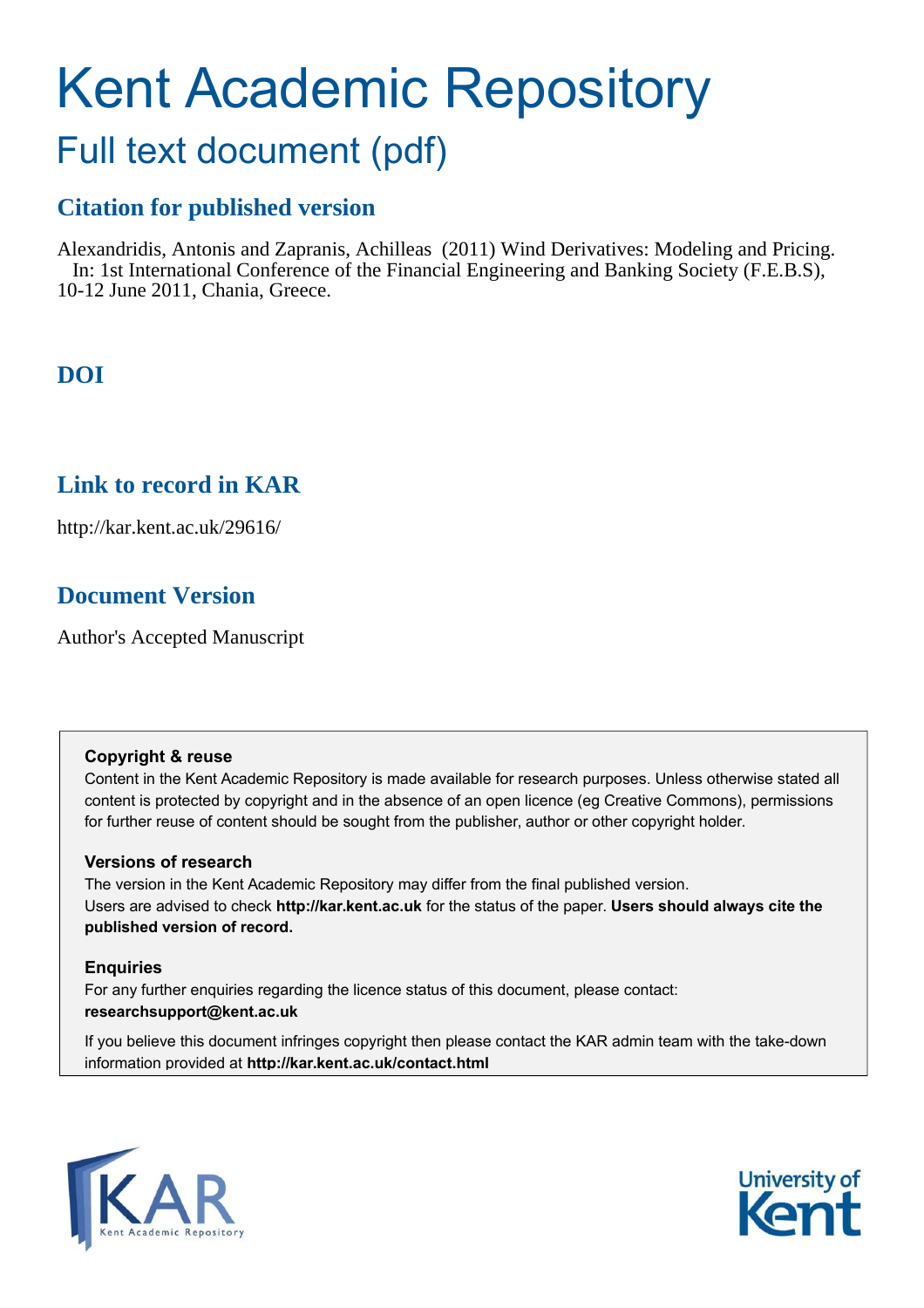# **Wind Derivatives: Modeling and Pricing**

A. Alexandridis<sup>1</sup>, A. Zapranis<sup>1</sup>,

*<sup>1</sup>Department of Accounting and Finance, University of Macedonia of Economics and Social Studies, 156 Egnatia St., P.O. 54006, Thessaloniki, Greece.* 

[aalex@uom.gr,](mailto:aalex@uom.gr) [zapranis@uom.gr](mailto:zapranis@uom.gr) 

Abstract. Wind is considered to be a free, renewable and environmentally friendly source of energy. However, wind farms are exposed to excessive weather risk since the power production depends on the wind speed and the wind direction. This risk can be successfully hedged using a financial instrument called weather derivatives. In this study the dynamics of the wind generating process are modeled using a non-parametric non-linear wavelet network. Our model is validated in New York. The proposed methodology is compared against alternative methods, proposed in prior studies. We find that wavelet networks can model the wind process very well and consequently they constitute an accurate and efficient tool for wind derivatives pricing. Finally, we provide the pricing equations for wind futures.

*Keywords: Wind Derivatives, Weather Derivatives, Pricing, Forecasting, Wavelet Networks*

## **1. Introduction**

Weather derivatives are financial tools that can help organizations or individuals to reduce risk associated with adverse or unexpected weather conditions. Weather derivatives can be used as part of a risk management strategy. Weather derivatives linked to various weather indices, such as rainfall, temperature or wind, are extensively traded in Chicago Mercantile Exchange (CME) as well as on Over-The-Counter (OTC) market. According to (Challis 1999; Hanley 1999) nearly \$1 trillion of the US economy is directly exposed to weather risk. It is estimated that nearly 30% of the US economy and 70% of the US companies are affected by weather, (CME 2005). The electricity sector is especially sensitive to the temperature and wind since. Hence, it is logical that energy companies are the main investors of the weather market. In (Zapranis and Alexandridis 2008, 2009; Alexandridis 2010; Zapranis and Alexandridis 2010) a detailed framework for modeling and pricing temperature derivatives was developed. In this study we focus on wind derivatives.

The notional value of the traded wind-linked securities is around \$36 million indicating a large and growing market, (WRMA 2010). Wind is free, renewable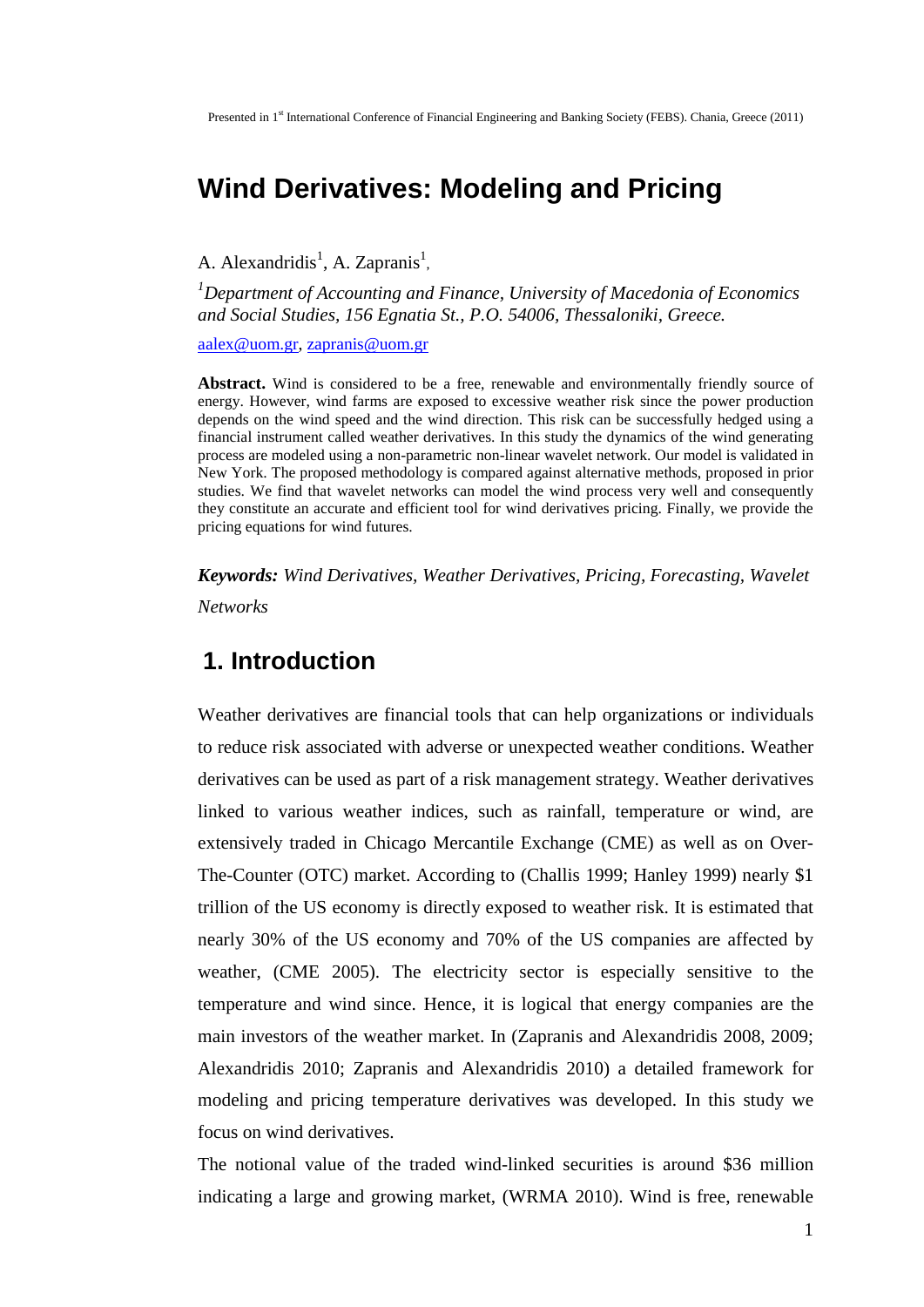and environmentally friendly source of energy, (Billinton et al. 1996). While the demand for electricity is closely related to the temperature, the electricity produced by a wind farm is dependent on the wind conditions. The risk exposure of the wind farm depends on the wind speed and the wind direction, (F. E. Benth and Saltyte-Benth 2009). However, modern wind turbines include mechanisms that allow turbines to rotate on in the appropriate wind direction, (Caporin and Pres 2010). Hence, the risk exposure of a wind farm can be analyzed by quantifying only the wind speed.

Many different approaches have been proposed so far for modeling the dynamics of the wind speed process. The most common is the generalized autoregressive moving average (ARMA) approach. There have been a number of studies on the use of linear ARMA models to simulate and forecast wind speed in various locations (Daniel and Chen 1991; Caporin and Pres 2010; Huang and Chalabi 1995; Torres et al. 2005; Billinton et al. 1996; Tol 1997; Kamal and Jafri 1997; Martin et al. 1999; Castino et al. 1998; J. r. a. Benth and Benth 2010). In (Kavasseri and Seetharaman 2009) a more sophisticated fractional integrated ARMA (ARFIMA) model was used. Most of these studies did not consider in detail the accuracy of the wind speed forecasts, (Huang and Chalabi 1995). On the other hand, (Ailliot et al. 2006) apply an autoregressive model (AR) with timevarying coefficients to describe the space-time evolution of wind fields. In (F. E. Benth and Saltyte-Benth 2009) a stochastic process, called Continuous AR (CAR) model is introduced in order to model and forecast daily wind speeds. Finally, in (Nielsen et al. 2006) various statistical methods were presented for short-term wind speed forecasting. (Sfetsos 2002) argues about the use of linear or meteorological models since their prediction error is not significantly lower than the elementary persistent method. Alternatively, some studies use space-state models to simultaneously fit the speed and the direction of the wind, (Castino et al. 1998; Cripps et al. 2005; Martin et al. 1999; Tolman and Booij 1998; Tuller and Brett 1984; Haslett and Raftery 1989).

Alternatively to the linear models, artificial intelligence was applied in wind speed modeling and forecasting. In (Sfetsos 2000, 2002; More and Deo 2003; Barbounis et al. 2006; Beyer et al. 1994; Mohamed A. Mohandes et al. 1998; Alexiadis et al. 1998) neural networks were applied in order to model the dynamics of the wind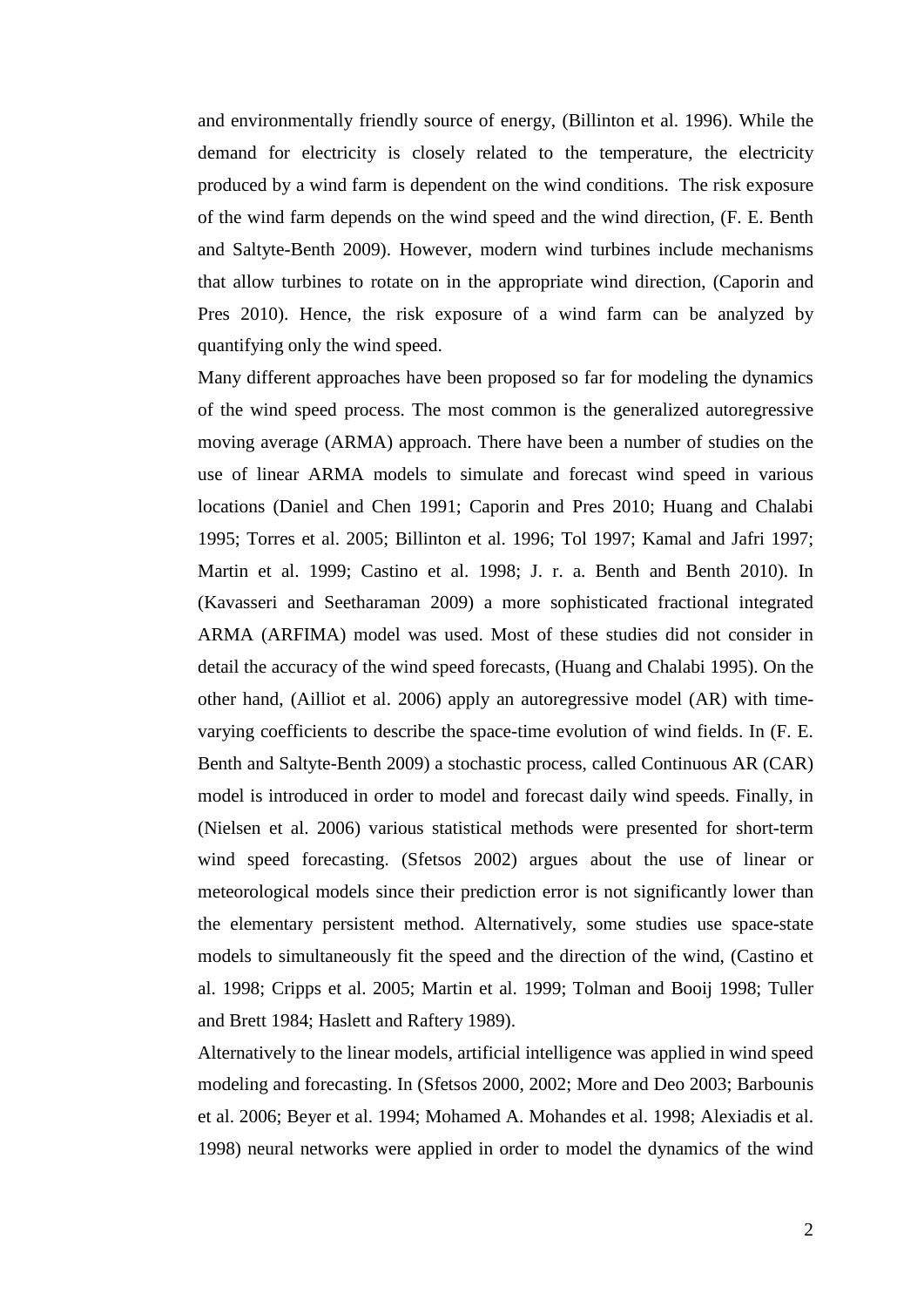<span id="page-3-0"></span>speed process. In (M. A. Mohandes et al. 2004) support vector machines were used while in (Pinson and Kariniotakis 2003) fuzzy neural networks were applied. Depending on the application, wind modeling is based on hourly, (Yamada 2008; Ailliot et al. 2006; Torres et al. 2005; Sfetsos 2000, 2002; Castino et al. 1998; Martin et al. 1999; Kamal and Jafri 1997; Daniel and Chen 1991), daily, (Caporin and Pres 2010; F. E. Benth and Saltyte-Benth 2009; More and Deo 2003; Tol 1997; Billinton et al. 1996; Huang and Chalabi 1995), weekly or monthly basis, (More and Deo 2003). When the objective is to hedge against electricity demand and production, hourly modeling is used while for weather derivative pricing the daily method is used. More rarely, weekly or monthly modeling is used in order to estimate monthly wind indexes. Since, we want to focus on weather derivative pricing the daily modeling approach is followed; however, the proposed method can be easily adapted in hourly modeling too.

Wind speed modeling is much more complicated than temperature modeling since wind has a direction and is greatly affected by the surrounding terrain such as building, trees, etc. (Jewson et al. 2005). However, in (F. E. Benth and Saltyte-Benth 2009) it is shown that wind speeds dynamics share a lot of common characteristics with the dynamics of temperature derivatives as it was found on (F. E. Benth and Saltyte-Benth 2007; Zapranis and Alexandridis 2008, 2009; Alexandridis 2010; Zapranis and Alexandridis 2010). In this context we use a mean reverting Ornstein-Uhlenbeck stochastic process to model the dynamics of the wind speed dynamics were the innovations are driven by a Brownian motion. The statistical analysis reveals seasonality in the mean and variance. In addition we use a novel approach to model the autocorrelation of the wind speeds. More precisely, a wavelet network (WN) is applied in order to capture accurately the autoregressive characteristics of the wind speeds.

The evaluation of the proposed methodology against alternative modeling procedures proposed in prior studies indicates that WNs can accurately model and forecast the dynamics and the evolution of the speed of the wind. The performance of each method was evaluated in-sample as well as out-of-sample and for different time periods.

<span id="page-3-1"></span>The rest of the paper is organized as follows. In section [2](#page-3-0) a statistical analysis of the wind speed dynamics is presented. In section [3](#page-5-0) a linear model is fitted to the data while in section [4](#page-6-0) a nonlinear nonparametric WN is applied. The evaluation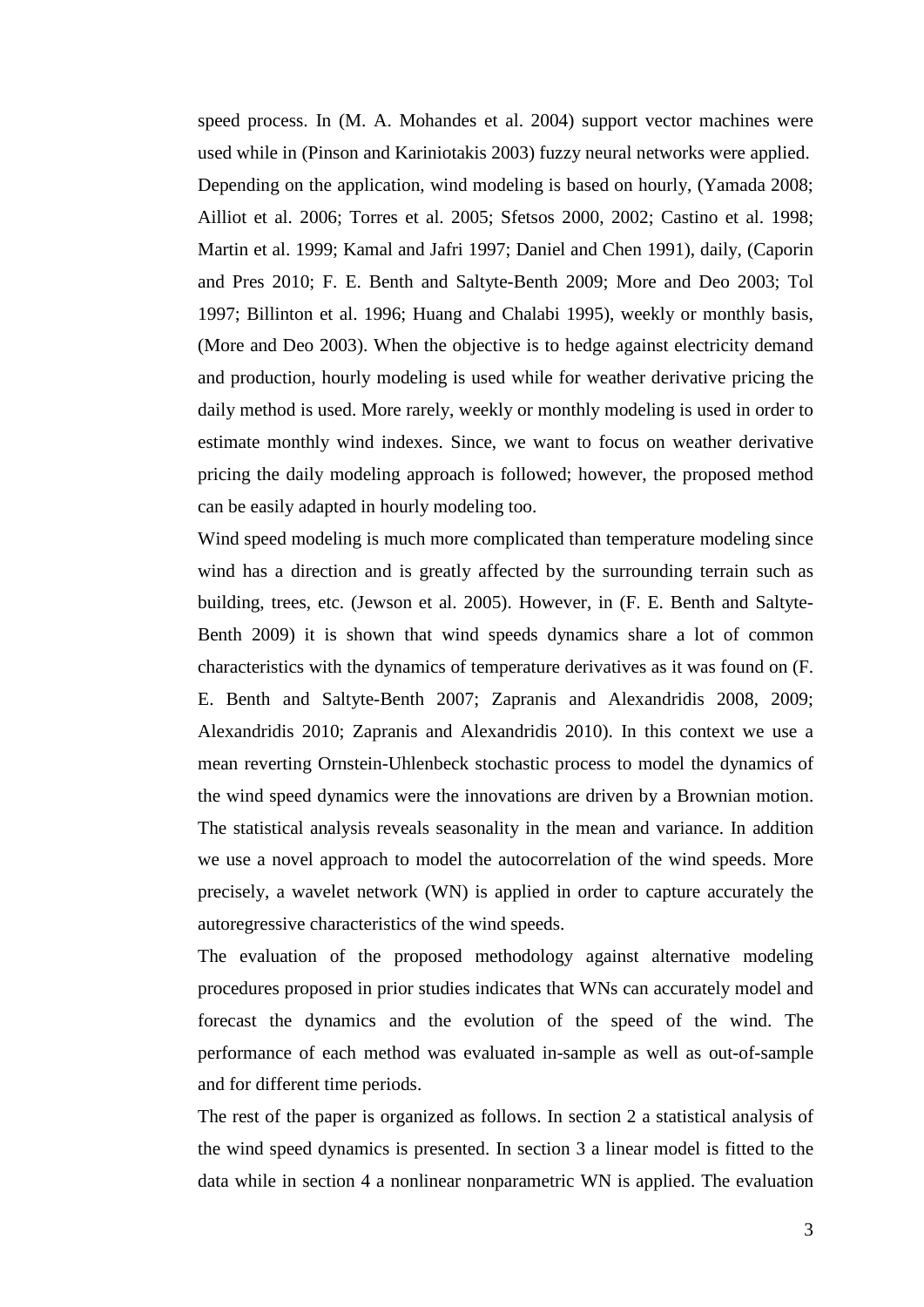of the studied models is presented in section [5.](#page-9-0) In section [6](#page-10-0) we derive the pricing formulas for futures derivatives written on the wind index. Finally, in section [7](#page-13-0) we conclude.

## **2. Wind Speed Modeling**

In this section we derive empirically the characteristics of the daily average wind speed (DAWS) dynamics in New York, USA. The data were collected from NOAA<sup>[1](#page-3-1)</sup> and correspond to DAWSs. The wind speeds are measured in 0.1 Knots. The measurement period is between 1st of January 1988 and 28th of February 2008. The first 20 years are used for the estimation of the parameters while the remaining two months are used for the evaluation of the performance of the proposed model. In order for each year to have the same number of observations the 29th of February is removed from the data resulting to 7,359 data points. The time-series is complete without any missing values.

In the [Fig. 1](#page-16-0) the DAWSs for the first 20 years are presented. The descriptive statistics of the in-sample data are presented in [Table 1.](#page-19-0) The values of the data are always positive and range from 1.8 to 32.8 with mean around 9.91. Also, a closer inspection of [Fig. 1](#page-16-0) reveals seasonality.

The descriptive statistics of the DAWSs indicate that there is a strong positive kurtosis and skewness while the normality hypothesis is rejected based on the Jarque-Bera statistic. The same conclusions can be reached observing the first part of [Fig. 2](#page-16-1) where the histogram of the DAWSs is represented. Hence, the distribution of DAWSs deviates significantly from the normal and it is not symmetrical. In literature the Weibull or the Rayleigh (which is a special case of the Weibull) distributions were proposed, (F. E. Benth and Saltyte-Benth 2009; Brown et al. 1984; Daniel and Chen 1991; Garcia et al. 1998; Justus et al. 1978; Kavak Akpinar and Akpinar 2005; Nfaoui et al. 1996; Torres et al. 2005; J. r. a. Benth and Benth 2010; Celik 2004; Tuller and Brett 1984). In addition, some studies propose the use of the lognormal distribution, (F. E. Benth and Saltyte-Benth 2009; Garcia et al. 1998), or the Chi-square, (Dorvlo 2002). Finally, in (Jaramillo and Borja 2004) a bimodal Weibull and Weibull distribution is used.

<u>.</u>

<sup>1</sup> http://www.noaa.gov/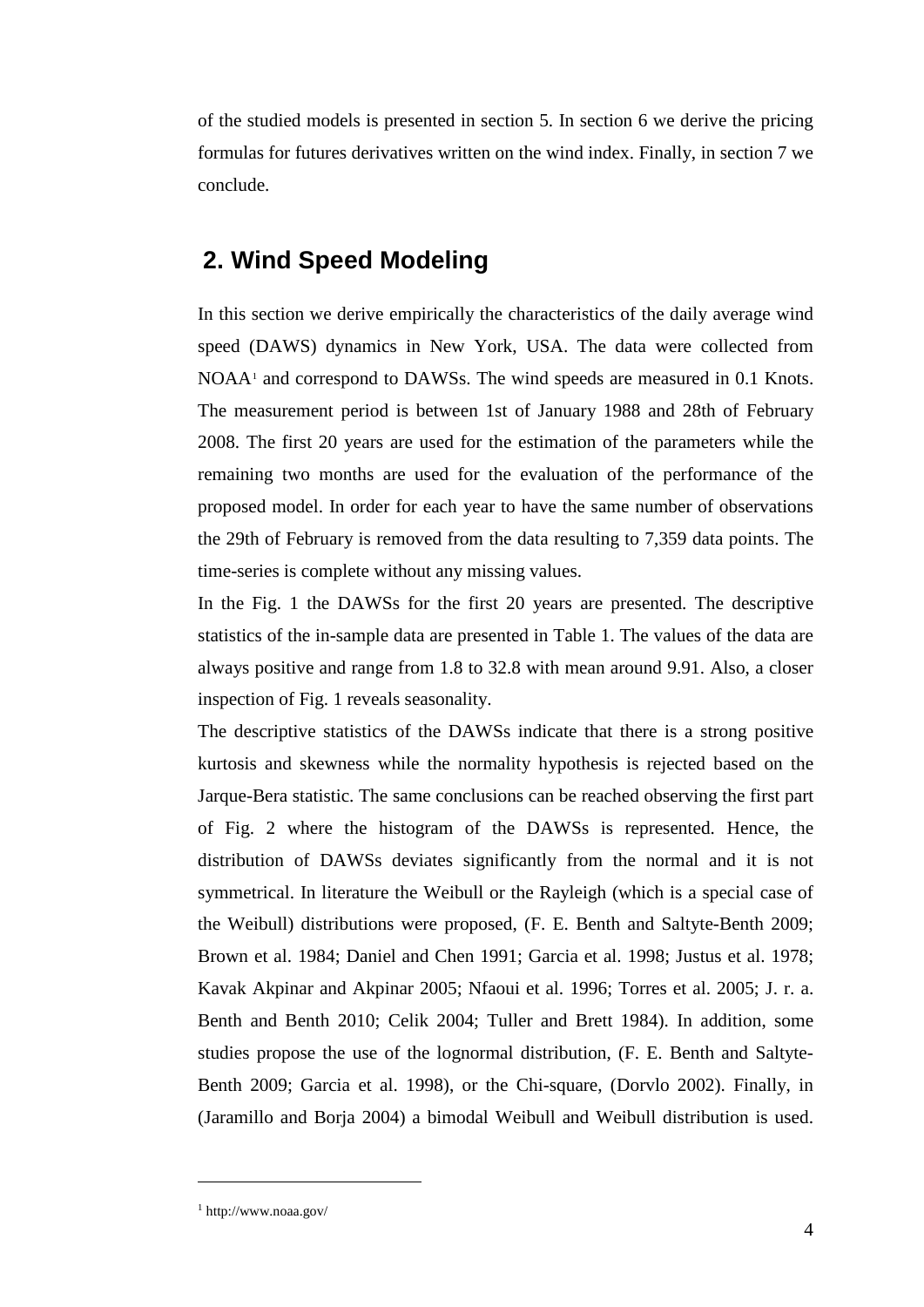However, empirical studies favor the use of the Weibull distribution, (Celik 2004; Tuller and Brett 1984).

<span id="page-5-0"></span>A closer inspection of part (a) of Fig. 2 reveals that the DAWSs in New York follow a Weibull distribution with scale parameter  $\lambda = 11.07$  and shape parameter  $k = 3.04$ . Following (Brown et al. 1984; F. E. Benth and Saltyte-Benth 2009; Daniel and Chen 1991) in order to symmetrize the data, the Box-Cox transform is applied. The Box-Cox transformation is given by:

$$
W^{(l)} = \begin{cases} \frac{W^{l} - 1}{l} & l \neq 0\\ \ln(W) & l = 0 \end{cases}
$$
 (1)

where  $W^{(l)}$  is the transformed data. The parameter l is estimated by maximizing the log-likelihood function. Note that the Log-transform is a special case of the Box-Cox transform with  $l = 0$ . The optimal *l* of the Box-Cox transform for the DAWS in New York is estimated to be 0.014. In the second part of [Fig. 2](#page-16-1) the histogram of the transformed data can be found while the second row of [Table 1](#page-19-0)  shows the descriptive statistics of the transformed data.

The DAWSs exhibit a clear seasonal pattern which is preserved in the transformed data. The same conclusion can be reached by examining the autocorrelation function (ACF) of the DAWS in the first part of [Fig. 3.](#page-17-0) In (F. E. Benth and Saltyte-Benth 2009; J. r. a. Benth and Benth 2010; Caporin and Pres 2010) the seasonality was captured by series of sinusoids. As in (Zapranis and Alexandridis 2008, 2009, 2010) for the case of temperature process, the seasonal effects are modeled by a truncated Fourier series given by:

$$
S(t) = a_0 + b_0 t + \sum_{i=1}^{l_1} a_i \sin(2\pi i (t - f_i)/365) + \sum_{j=1}^{l_1} b_j \sin(2\pi j (t - g_j)/365)
$$
 (2)

In addition we examine the data for a linear trend representing the global warming or the urbanization around the meteorological station. First, we quantify the trend by fitting a linear regression to the DAWS data. The regression is statistically significant with intercept  $a_0 = 2.3632$  and slope  $b_0 = -0.000024$  indicating a slightly decrease in the DAWSs. Next, the seasonal periodicities are removed from the detrended data. The remaining statistically significant estimated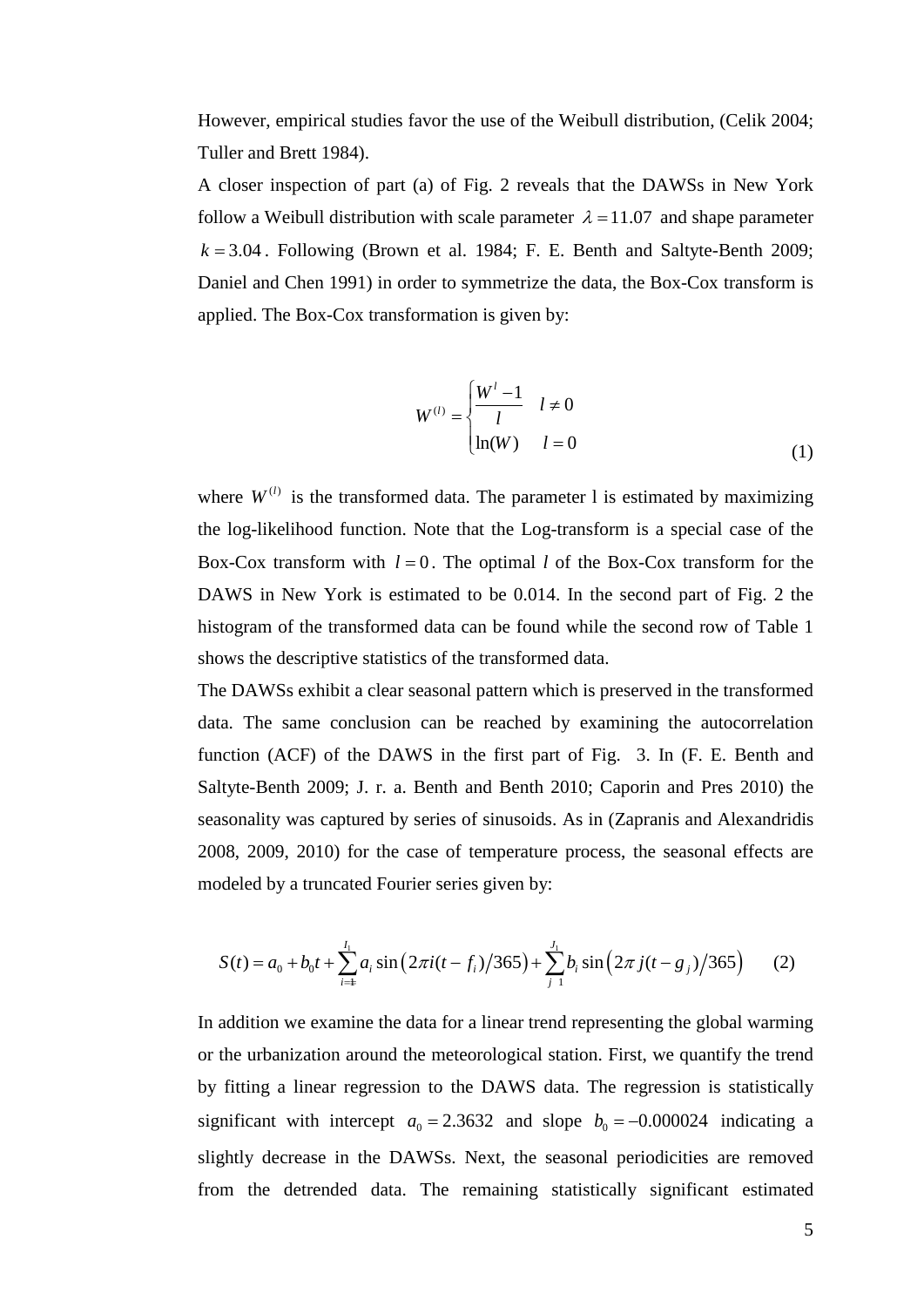parameters of equation (2) with  $I_1 = J_1 = 1$  are presented in [Table 2.](#page-20-0) As it is shown on the second part of [Fig.](#page-17-0) **3** the seasonal mean was successfully removed. The same conclusion was reached in previous studies for daily models for both temperature and wind, (Alexandridis 2010; Zapranis and Alexandridis 2008, 2009, 2010; F. E. Benth and Saltyte-Benth 2005, 2007; F. E. Benth et al. 2007; F. E. Benth and Saltyte-Benth 2009; F. E. Benth et al. 2009)

#### **3. The linear ARMA model**

In literature, various methods for studying the statistical characteristics of the wind speed, in daily or hourly measurements, were proposed. However the majority of the studies utilize variations of the general ARMA model, (Ailliot et al. 2006; Billinton et al. 1996; Brett and Tuller 1991; Daniel and Chen 1991; Huang and Chalabi 1995; Kamal and Jafri 1997; Lei et al. 2009; Nfaoui et al. 1996; Rehman and Halawani 1994; Torres et al. 2005). In this paper we will first estimate the dynamics of the detrended and deseasonalized DAWSs process using a general ARMA model and then we will compare our results with a WN.

First, in order to select the correct ARMA model, we examine the ACF of the detrended and deseasonalized DAWS. A closer inspection of the second part of [Fig. 3](#page-17-0) reveals that the 1st, 2nd and the 4th lags are significant. On the other hand by examining the Partial Autocorrelation Function (PACF) in [Fig. 4](#page-17-1) we conclude that the first 4 lags are necessary to model the autoregressive effects of the winds speed dynamics.

In order to find the correct model we estimate the Log Likelihood function (LLF) and the Akaike Information Criterion (AIC). Consistent with the PACF, both criteria suggest that an AR(4) model is adequate for modeling the wind process since they were minimized when a model with 4 lags was used. The estimated parameters and the corresponding *p*-values are presented in [Table 3.](#page-20-1) It is clear that the three first parameters are statistically very significant since their *p*-value is less than 0.05. The parameter of the 4th lag is statistically significant with *p*-value 0.0657. The AIC for this model is 0.46852 while the LLF is -1705.14.

<span id="page-6-0"></span>Observing the residuals of the AR model in the first part of [Fig. 5](#page-17-2) we conclude that the autocorrelation was successfully removed. However, the ACF of the squared residuals indicates a strong seasonal effect in the variance of the wind speed as it is shown in [Fig. 6.](#page-17-3) The same conclusion was reached in previous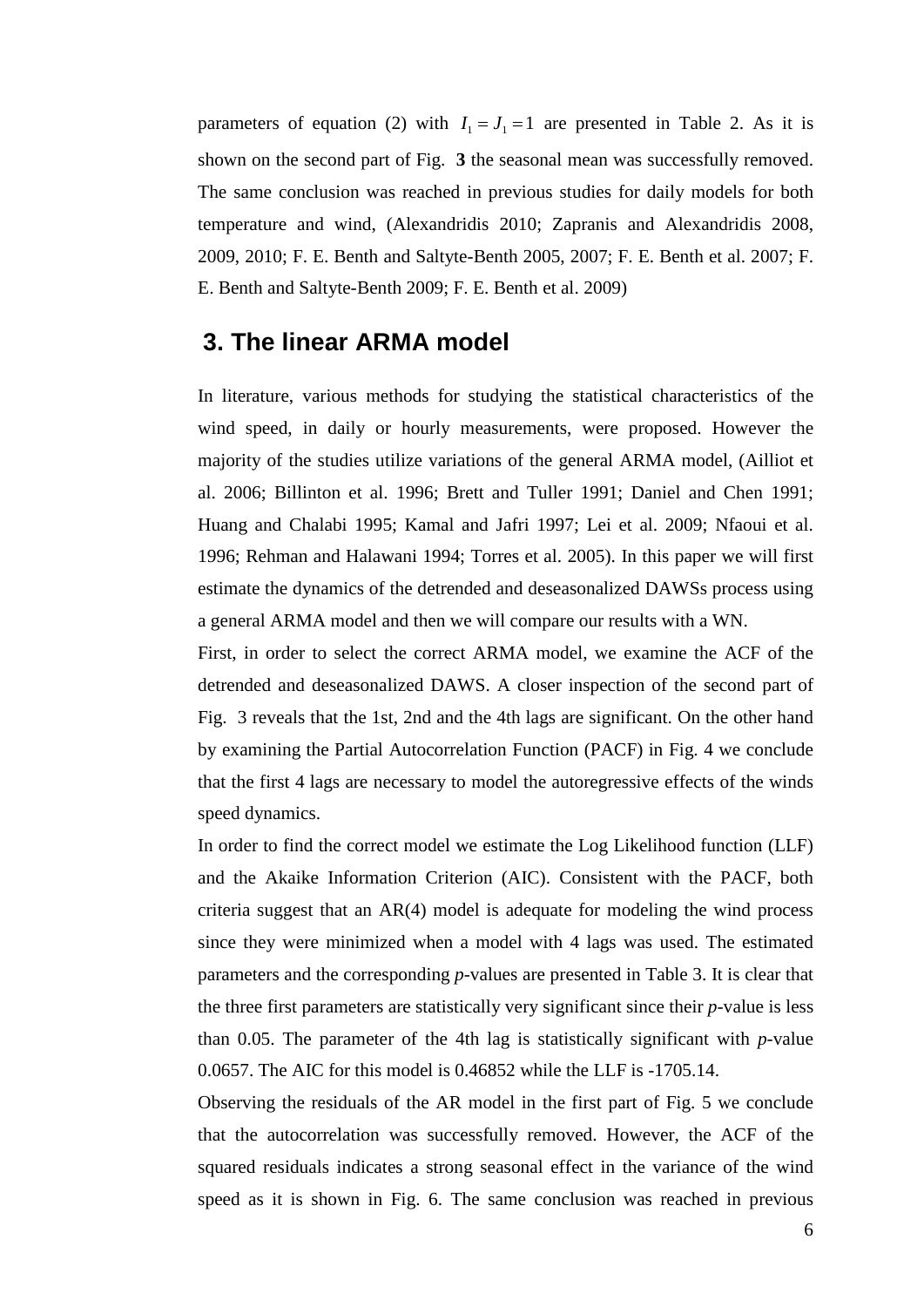studies for daily models for both temperature and wind, (Alexandridis 2010; Zapranis and Alexandridis 2008, 2009, 2010; F. E. Benth and Saltyte-Benth 2005, 2007; F. E. Benth et al. 2007; F. E. Benth and Saltyte-Benth 2009; F. E. Benth et al. 2009). Following (Alexandridis 2010) we model the seasonal variance with a truncated Fourier series:

$$
\sigma^{2}(t) = c_{0} \sum_{i=1}^{I_{2}} c_{i} \sin(2i\pi t/365) \sum_{j=1}^{J_{2}} d_{j} \sin(2\pi j t/365)
$$
 (3)

Note that we assume that the seasonal variance is periodic and repeated every year, i.e.  $\sigma^2(t + 365) = \sigma^2(t)$  where  $t = 1,...,7359$ . The empirical and the fitted seasonal variance are presented in [Fig. 7](#page-18-0) while in [Table 4](#page-20-2) the estimated parameters of equation (3) are presented. Non-surprisingly, the variance exhibits the same characteristics as in the case of temperature, (Alexandridis 2010; Zapranis and Alexandridis 2008; F. E. Benth and Saltyte-Benth 2007). More precisely the seasonal variance is higher in the winter and early summer while it reaches its lower values during the summer period.

Finally, the descriptive statistics of the final residuals are examined. A closer inspection of [Table 5](#page-20-3) shows that the autocorrelation has successfully removed as indicated by the Ljung-Box Q-statistic. In addition the distribution of the residuals is very close to the normal distribution as it is shown on the first part of [Fig. 8;](#page-18-1) however, small negative skewness exists. More precisely, the residuals have mean 0 and standard deviation of 1. In addition, the kurtosis is 3.03 and the skewness is -0.09.

Concluding, the previous analysis indicates that an AR(4) model provides a good fit for the wind process while the final residuals are very close to the normal distribution.

#### **4. Wavelet Networks for Wind Speed Modeling**

In this section WNs are used in the transformed, detrended and deseasonalized wind speed data in order to model the daily dynamics of wind speeds in New York. Motivated by the waveform of the data we expect a wavelet function to better fit the wind speed. In addition, it is expected that the non-linear form of the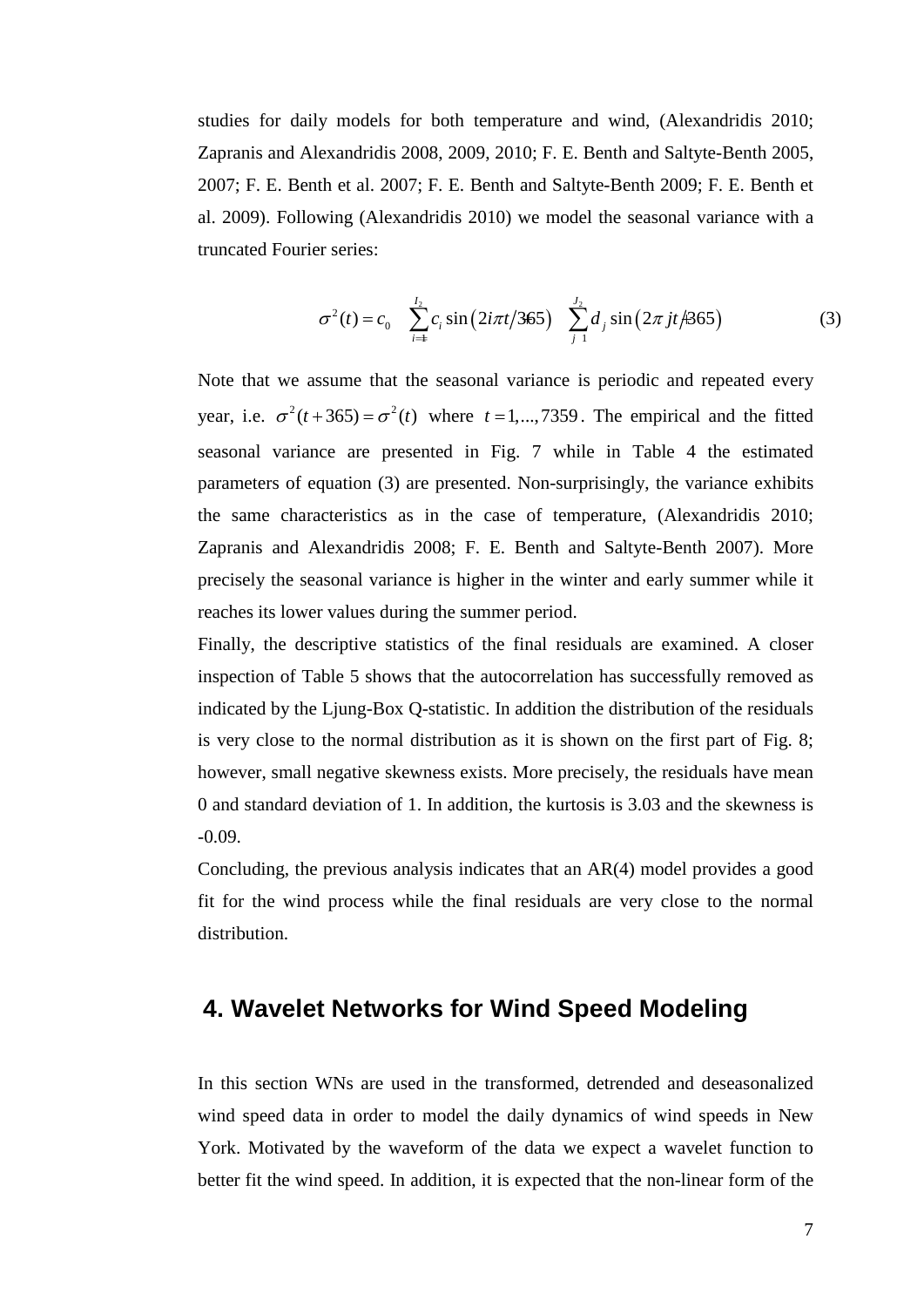WN will provide more accurate representation of the dynamics of the wind speed process both in-sample and out-of-sample.

In [Fig. 9](#page-18-2) the structure and the mathematical expressions of a WN are presented. In (Alexandridis 2010) detailed explanation of how to use WNs in model identification problems is described. Model identification can be separated in two parts, in model selection and in variable significance testing. Since WNs are nonlinear tools, criteria like AIC or LLF cannot be used. Hence, in this section WNs will be used in order to select the significant lags, to select the appropriate network structure, to train a WN in order to learn the dynamics of the wind speeds and, finally, to forecast the future evolution of the wind speeds.

The algorithm developed by (Alexandridis 2010) simultaneously estimates the correct number of lags that must be used in order to model the wind speed dynamics and the architecture of the WN by using a recurrent algorithm. An illustration of the model identification algorithm is presented in [Fig. 10.](#page-19-1) In (Alexandridis 2010) we give a concise treatment of the WN theory. Here the emphasis is in presenting the basic notions of the model selection algorithm. For a more detailed exposition on the mathematical aspects of WN we refer to (Alexandridis 2010).

Our backward elimination algorithm examines the contribution of each available explanatory variable to the predictive power of the WN. First, the prediction risk of the WN is estimated as well as the statistical significance of each variable. If a variable is statistically insignificant it is removed from the training set and the prediction risk and the new statistical measures are estimated. The algorithm stops if all explanatory variables are significant. In this study the selected statistical measure is the Sensitivity Based Pruning (SBP) proposed by (Moody and Utans 1992). Previous analysis in (Alexandridis 2010) indicates that the SBP fitness criterion was found to significantly outperform alternative criteria in the variable selection algorithm. The SBP quantifies the effect on the empirical loss of replacing a variable by its mean. Analytical description of the SBP is given in (Alexandridis 2010; Zapranis and Refenes 1999; Moody and Utans 1992). In each step the SBP and the corresponding p-value are calculated. For analytical explanation of each step of the algorithm we refer to (Alexandridis 2010).

The proposed variable selection framework will be applied on the transformed, detrended and deseasonalized wind speeds in New York in order to select the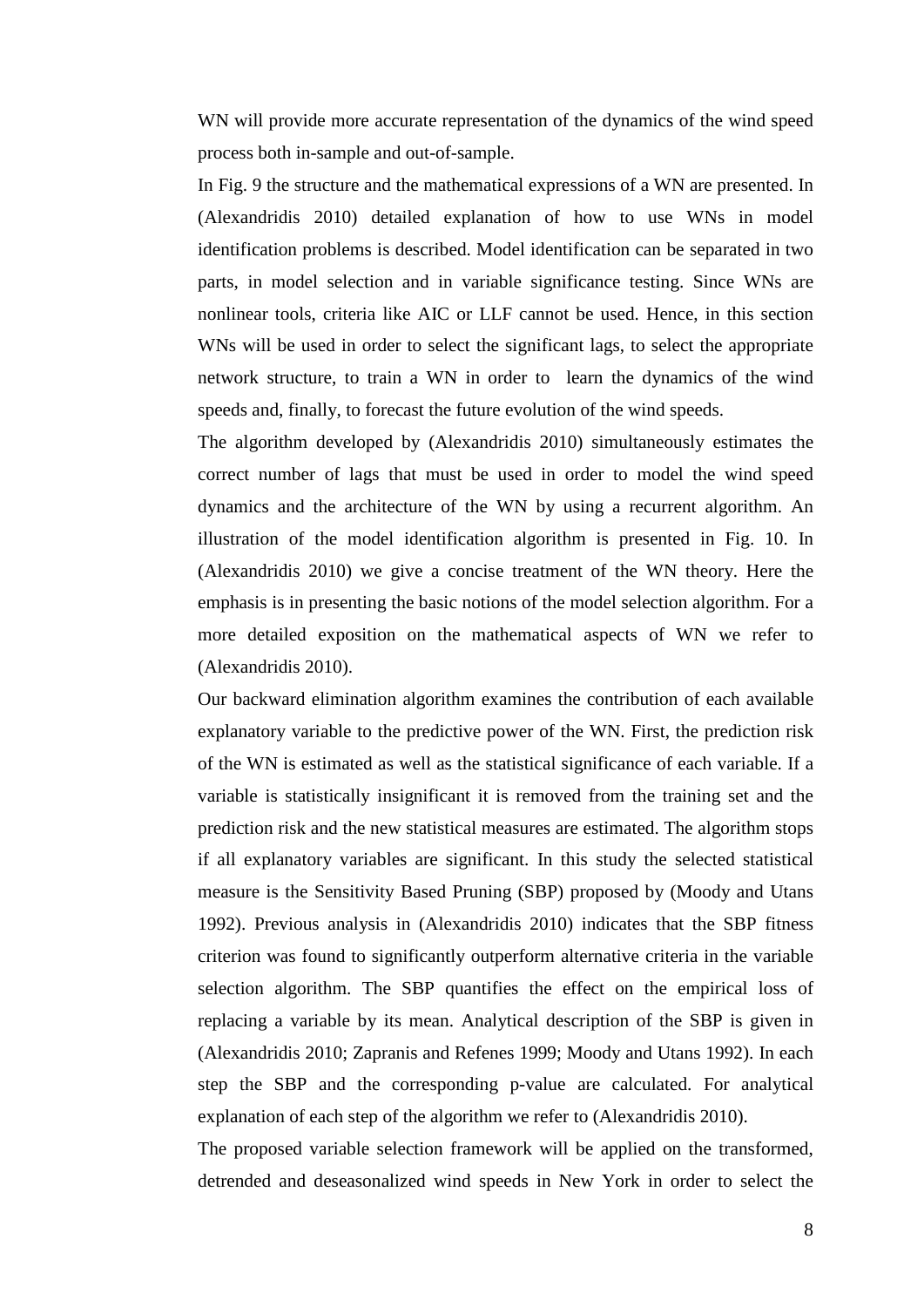length of the lag series. The target values of the WN are the DAWSs. The explanatory variables are lagged versions of the target variable. The relevance of a variable to the model is quantified by the SBP criterion which was introduced in (Moody and Utans 1992). Initially the training set contains the dependent variable and 7 lags. The analysis in the previous section indicates that a training set with 7 lags will provide all the necessary information of the ACF of the detrended and deseasonalized DAWSs. Hence, the training set consists of 7 inputs, 1 output and 7293 training pairs.

<span id="page-9-0"></span>[Table 6](#page-20-4) summarizes the results of the model identification algorithm for the New York. Both the model selection and the variable selection algorithms are included in [Table 6.](#page-20-4) The algorithm concluded in 4 steps and the final model contains only 3 variables, i.e 3 lags. The prediction risk for the reduced model is 0.0937 while for the original model was 0.0938. On the other hand the empirical loss slightly increased from 0.0467 for the initial model to 0.0468 for the reduced model indicating that the explained variability (unadjusted) slightly decreased. Finally, the complexity of the network structure and number of parameters were significantly reduced in the final model. The initial model needed 1 hidden unit (HU) and 7 inputs. Hence, 23 parameters were adjusted during the training phase. Hence the ratio of the number of training pairs n to the number of parameters p was 317.4. In the final model only 2 HU and 3 inputs were used. Hence only 18 parameters were adjusted during the training phase and the ratio of the number of training pairs n to the number of parameters p was 405.6.

The proposed algorithm suggests that a WN needs only 3 lags to extract the autocorrelation from the data while the linear model needed 4 lags. A closer inspection of [Table 6](#page-20-4) reveals that the WN with 3 and 4 lags have the same predictive power in-sample and out-of-sample. Hence, we chose the simpler model. Our model is similar to an AR(3) model with time-varying parameters.

Examining the second part of [Fig. 5](#page-17-2) we conclude that the autocorrelation was successfully removed from the data; however, the seasonal autocorrelation in the squared residuals is still present as it is shown in [Fig. 6.](#page-17-3) We will remove the seasonal autocorrelation using equation (3). The estimated parameters are presented in [Table 7](#page-20-5) and as it was expected their values are similar to those of the case of the linear model. In [Fig. 7](#page-18-0) the empirical and the fitted seasonal variance is presented. Again, the same conclusions are reached for the seasonal variance. The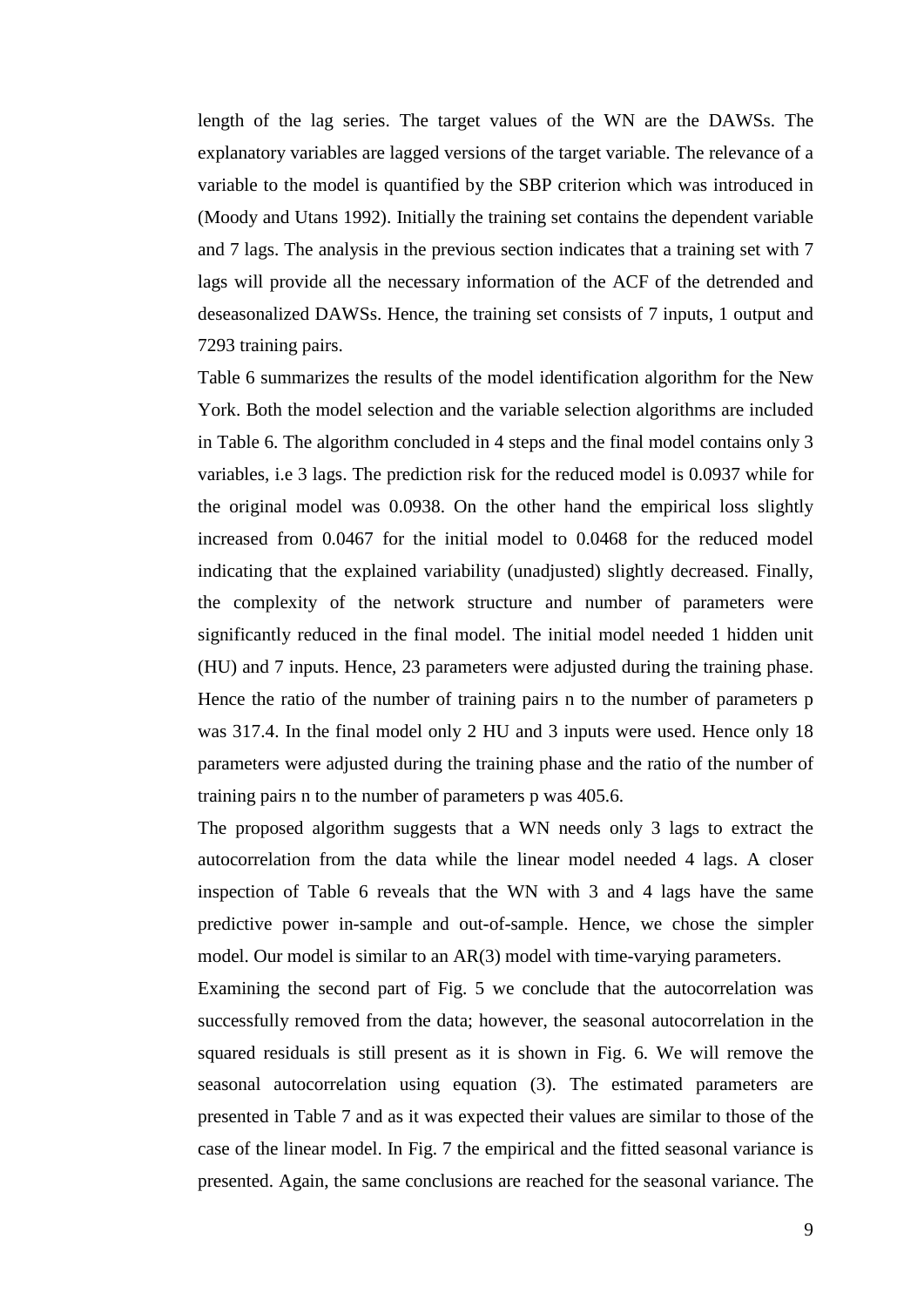variance is higher at winter period while it reaches its minimum during the summer period.

Finally, examining the final residuals of the WN model, we observe that the distribution of the residuals is very close to the normal distribution as it is shown in [Fig. 8](#page-18-1) while the autocorrelation was successfully removed from the data. In addition we observe an improvement in the distributional statistics in contrast to the case of the linear model. The distributional statistics of the residuals are presented in [Table 8.](#page-20-6)

Concluding, the distributional statistics of the residuals indicate that in-sample the two models can accurate represent the dynamics of the DAWSs however an improvement is evident when a nonlinear nonparametric WN is used.

## **5. Forecasting daily average wind speeds**

In this section our proposed model will be validated out-of-sample. In addition the performance of our model will be tested against two models, first, against the linear model previously described and second, against the simple persistent method usually referred as benchmark. The linear model is the AR(4) model described in the previous section. The persistent method assumes that the today's and tomorrow's DAWSs will be equal, i.e.  $W^*(t+1) = W(t)$  where the  $W^*$ indicates the forecasted value.

<span id="page-10-0"></span>The three models will be used for forecasting DAWSs for two different periods. Usually wind derivatives are written for a period of a month. Hence, DAWSs for 1 and 2 months will be forecasted. The out-of-sample dataset correspond to the period from January  $1<sup>st</sup>$  to February 28<sup>th</sup> 2008 and were not used for the estimation of the linear and nonlinear models. Note that our previous analysis reveals that the variance in higher in the winter period indicating that it is more difficult to forecast accurately DAWS for these two months.

In [Table 9](#page-21-0) the performance of the three methods when the forecast window is one month is presented. Various error criteria are estimated like the Mean, Median and Maximum Absolute Error (Max. AE), the Mean Square Error (MSE), the Position of Change in Direction (POCID) and the Independent POCID. As it is shown on [Table 9](#page-21-0) our proposed method outperforms both the persistent and the AR(4)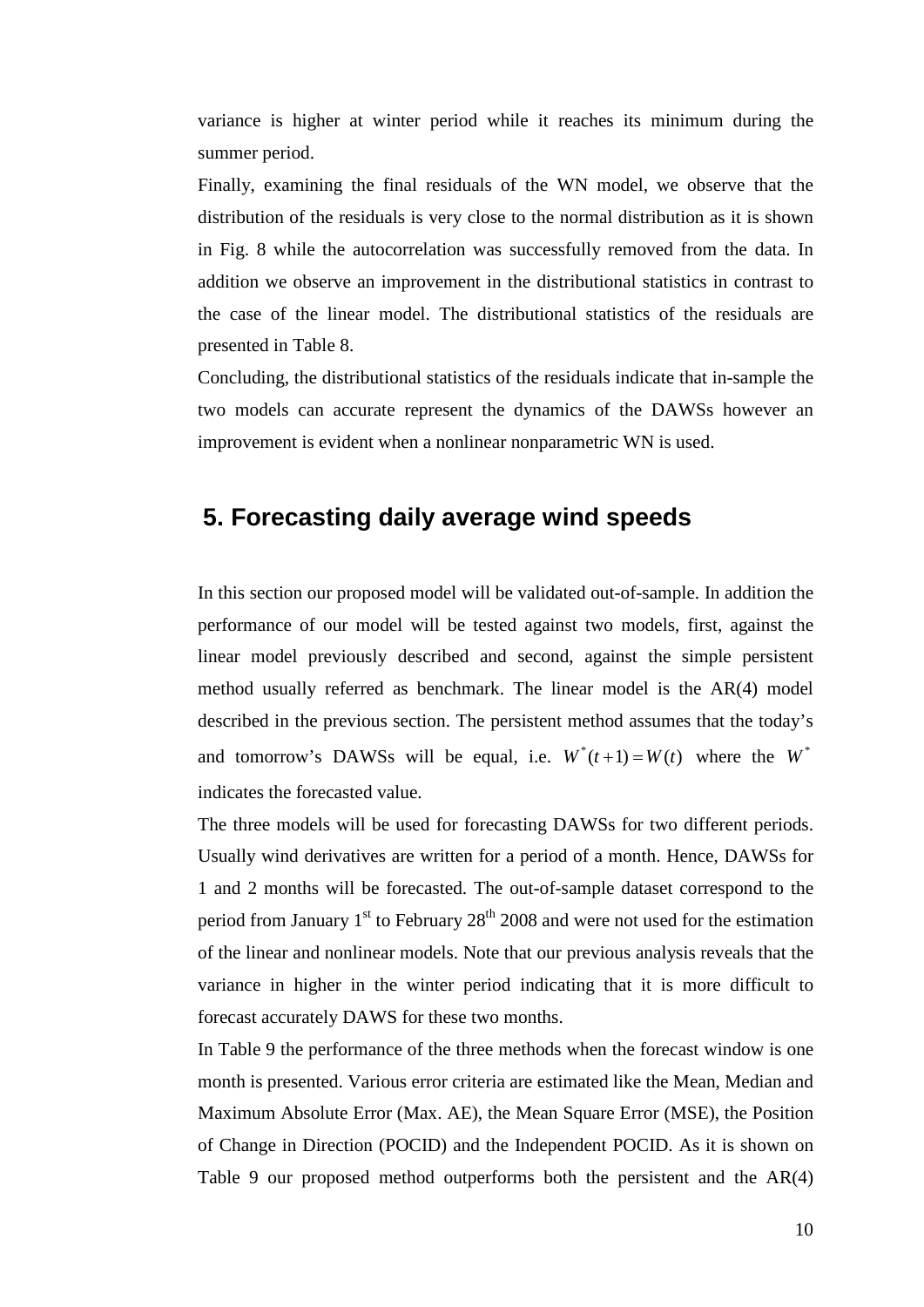model. The AR(4) model performs better than the naïve persistent method however all error criteria are improved when a nonlinear WN is used. The MSE is 16.3848 for the persistent method, 10.6127 for the AR(4) model and 10.3309 for the WN. In addition our model can predict more accurately the movement of the wind speed since the POCID is 80% for the WN and the AR(4) models while it is only 47% for the persistent method. Moreover the IPOCID is 37% for the proposed model while it is only 33% for the other two methods.

In order to compare our model directly with the linear method, we estimate a linear AR(3) model. However, our proposed methodology still outperforms the linear method.

Next, the three forecasting methods are evaluated in two months day-ahead forecasts. The results are similar and presented in [Table 10.](#page-21-1) The proposed WN outperforms the other two methods. Only the Max. AE and the POCID are slightly smaller when the AR(4) model is used. However the IPOCID is 38% for both methods. Also, our results indicate that the persistent method produces significantly worse forecasts. Finally, the WN and the linear AR(3) model are compared with first to show better forecasting ability.

Our results indicate that the WN can forecast the evolution of the dynamics of the DAWSs and hence they constitute an accurate tool for wind derivatives pricing.

## **6. Pricing**

In this section the pricing formulas for wind derivatives are presented under the assumption of a normal driving noise process. The analysis that performed in the previous section indicates the assumption that the final residuals, after dividing out the seasonal variance, follow a normal distribution is justified.

When the market is complete, a unique risk-neutral probability measure  $Q \sim P$ can be obtained, where *P* is the real world probability measure. This change of measure turns the stochastic process into a martingale. Hence, financial derivatives can be priced under the risk-neutral measure by the discounted expectation of the derivative payoff.

The weather market is an incomplete market in the sense that the underlying weather derivative cannot be stored or traded. Moreover the market is relatively illiquid. In principle, (extended) risk-neutral valuation can be still carried out in incomplete markets, (Xu et al. 2008). However, in incomplete markets a unique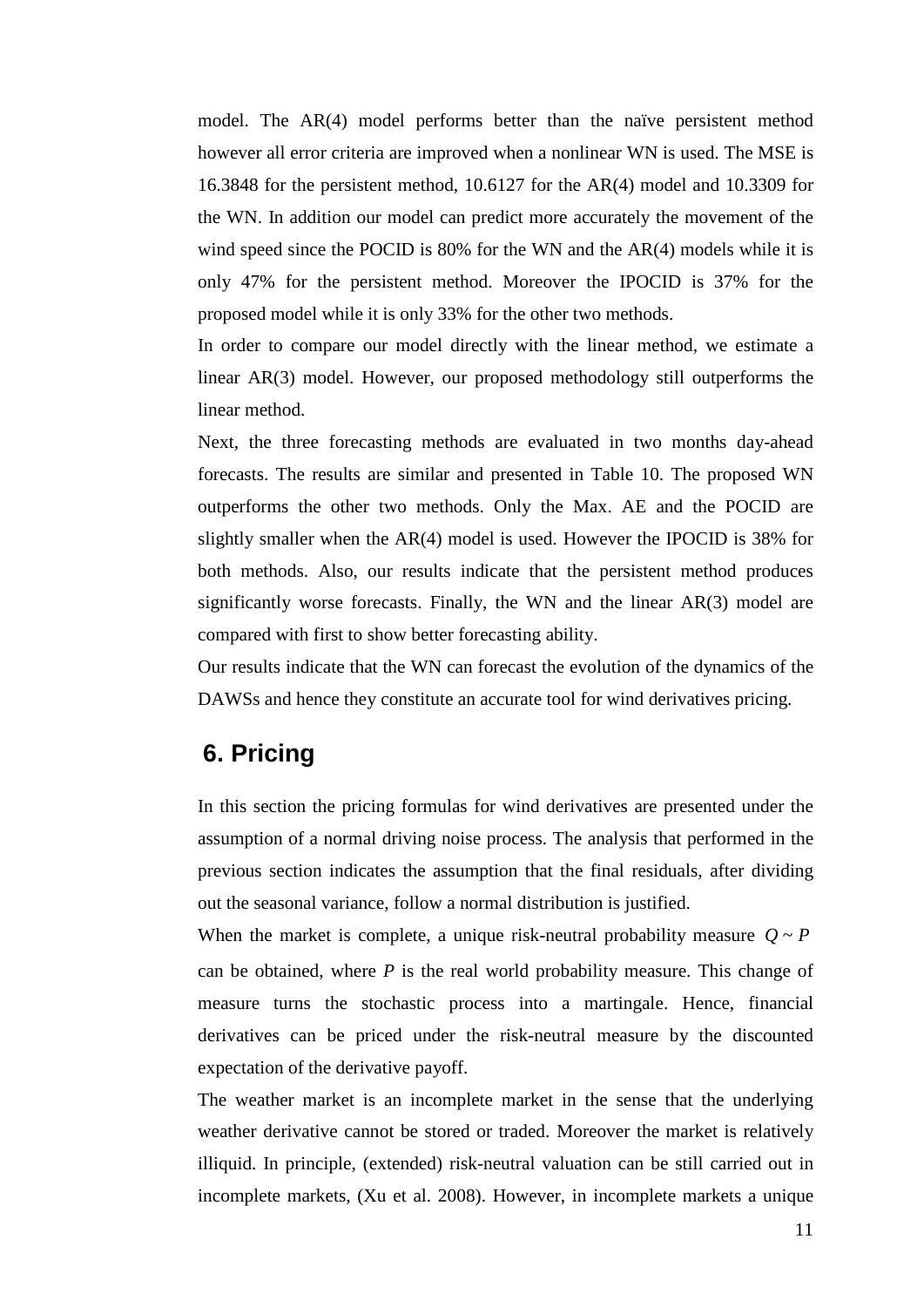price cannot be obtained using the no-arbitrage assumption. In other words, under every measure *Q* all assets are martingales after discounting.

The change of measure from the real world to the risk-neutral world under the dynamics of a BM can be performed using the Girsanov theorem. The Girsanov theorem tells us how changes in the measure affect a stochastic process. Then the discounted expected payoff of the various weather contracts can be estimated. However, in order to estimate the expected payoff of each derivative, the solution of the stochastic differential equation that describes the wind speed dynamics must be solved. This can be done by applying the Itô's Lemma when a BM is considered.

Following (F. E. Benth and Saltyte-Benth 2009) we focus on the Nordix Wind Speed Index which is the index that the US Future Exchange used to settle wind derivatives. The Nordix Index is given by:

$$
I(\tau_1, \tau_2) = 100 \sum_{s=\tau_1}^{\tau_2} \big( W(s) \quad w_{20}(s) \big) \tag{4}
$$

and measures the daily wind speed deviations from the mean of the past 20 years over a period  $[\tau_1, \tau_2]$ .

The statistical analysis indicates that the transformed DAWSs can be modeled by a mean reverting Ornstein-Uhlenbeck process where the speed of mean reversion variable is a function of time:

$$
dW_t^{(l)} = S(t) + a(t) \Big( W_{t-1}^{(l)} - S(t-1) \Big) dt + \sigma(t) dB_t
$$
\n(5)

where  $S(t)$  is the seasonal function,  $\sigma(t)$  is the seasonal variance which is bounded by zero,  $a(t)$  is the speed of mean reversion and  $B<sub>t</sub>$  is the driving noise process. Using the Girsanov's theorem, under the risk neutral measure *Q*, we have that:

$$
dB_t^{\theta} = dB_t - \theta(t) \tag{6}
$$

where  $\theta(t)$  is the market price of risk and

$$
\int_0^T \theta^2(t)dt < \infty \tag{7}
$$

Hence, applying Ito Formula on equations (5) and (6) the solution of the transformed DAWS under the risk neutral measure *Q* is given by: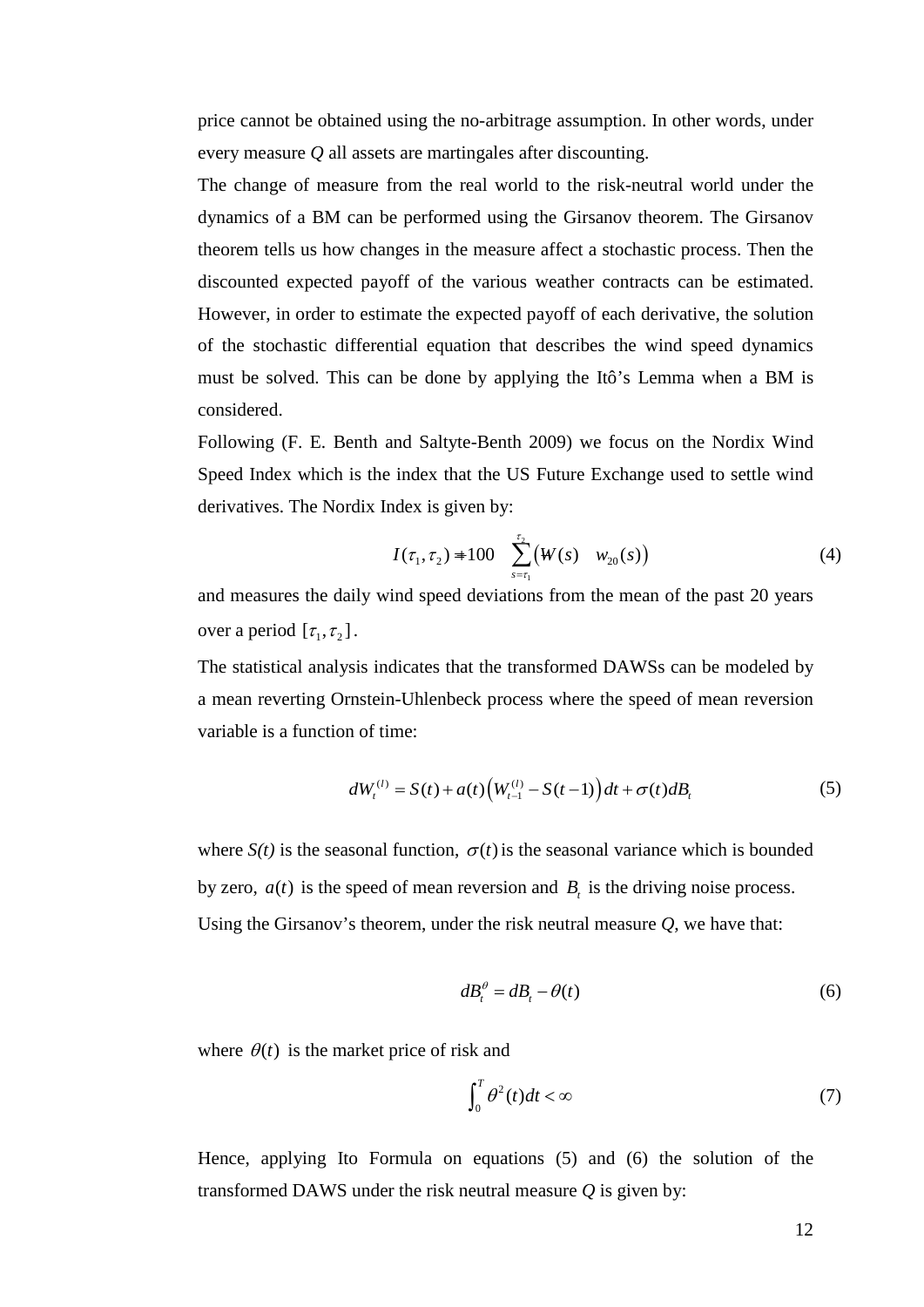$$
W_t^{(l)} = S(t) + e^{\int_0^t a(z)dz} \left( W_0^{(l)} - S(0) \right) + e^{\int_0^t a(z)dz} \int_0^t \sigma(s) \theta(s) e^{-\int_0^s a(z)dz} ds + e^{\int_0^t a(z)dz} \int_0^t \sigma(s) e^{-\int_0^s a(z)dz} dB_t^{\theta}
$$
\n(8)

The proposed model is an extension of the CAR(*p*) introduced by (Brockwell and Marquardt 2005) and applied by (F. E. Benth and Saltyte-Benth 2009) in wind derivative pricing. Hence, we follow a similar pricing approach presented in (F. E. Benth and Saltyte-Benth 2009).

<span id="page-13-0"></span>The transformed, detrended and deseasonalized DAWS  $\tilde{W}_t^{(l)} = W_t^{(l)} - S(t)$  are normally distributed with mean:

$$
\mu_{\theta}(t,s,\tilde{W}^{(l)}_{t}) = e^{\int_{t}^{s} a(z)dz} \tilde{W}^{(l)}_{s} + e^{\int_{t}^{s} a(z)dz} \int_{t}^{s} \sigma(u)\theta(u)e^{-\int_{t}^{u} a(z)dz} du
$$
(9)

And variance

$$
\Sigma^{2}(t,s) = e^{2\int_{t}^{s} a(z)dz} \int_{t}^{s} \sigma^{2}(s) e^{-2\int_{t}^{u} a(z)dz} du
$$
 (10)

If *Q* is the risk-neutral probability r is the constant compounding interest rate, the arbitrage-free price of Nordix Wind Future index at time  $t \leq \tau_1 < \tau_2$  is given by:

$$
e^{-r(\tau_2 - t)} \mathcal{E}_{Q} \left[ 100 - \sum_{s=\tau_1}^{\tau_2} w_{20}(s) + \sum_{s=\tau_1}^{\tau_2} W(s) - F_{NWI}(t, \tau_1, \tau_2) \, | \, \mathcal{F}_{t} \right] = 0 \tag{11}
$$

and since  $F_{NWI}(t, \tau_1, \tau_2)$  is  $\mathcal{F}_t$  adapted we derive the price of a Nordix Wind Future Index to be:

$$
F_{NWI}(t, \tau_1, \tau_2) = 100 - \sum_{s=\tau_1}^{\tau_2} w_{20}(s) + \mathcal{E}_{Q} \left[ \sum_{s=\tau_1}^{\tau_2} W(s) \, | \, \mathcal{F}_t \right] \tag{12}
$$

Applying the Lemma 4.1 from (F. E. Benth and Saltyte-Benth 2009) we find the explicit solution for the price of the Nordix Wind Future Index: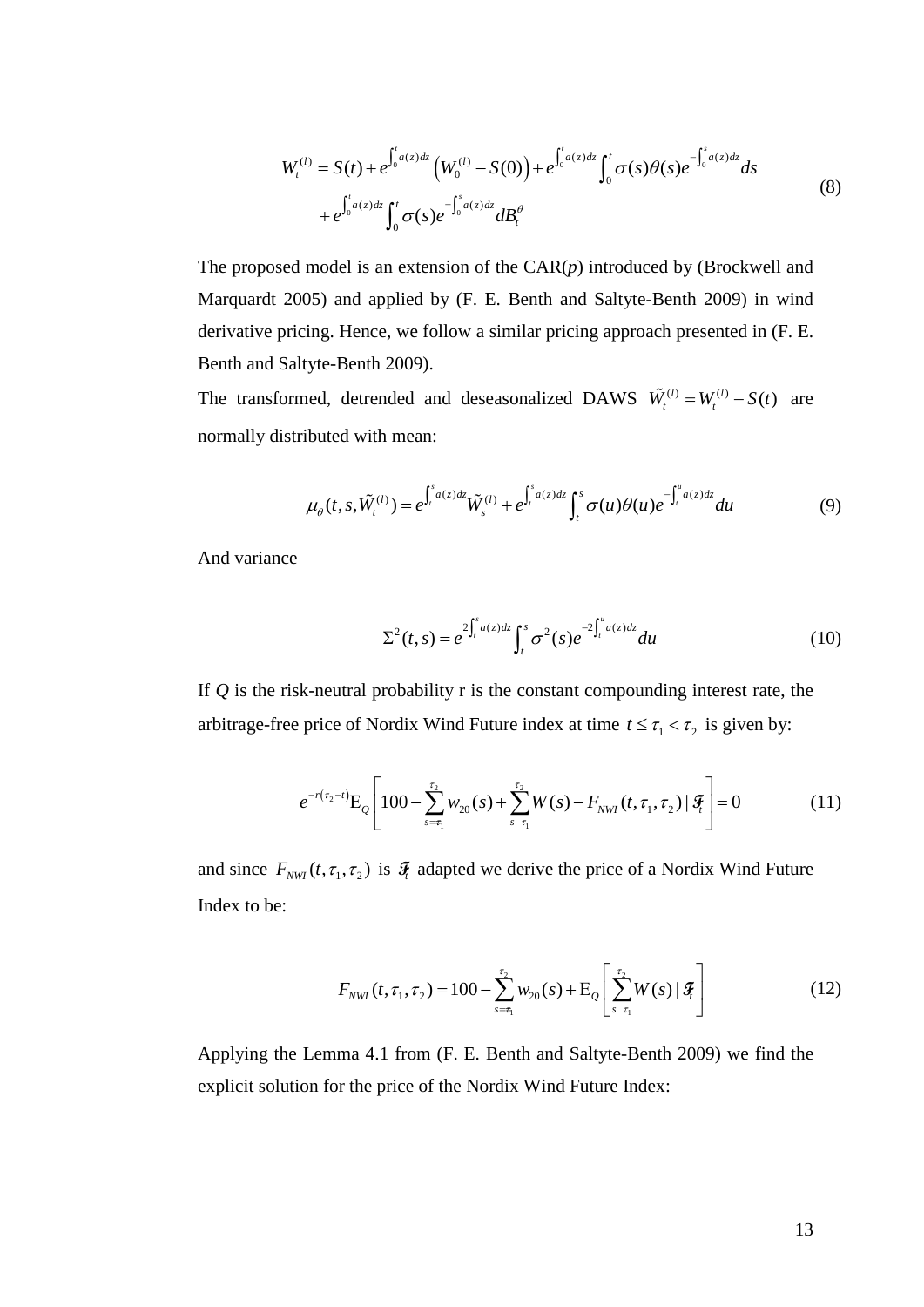$$
F_{NWI}(t, \tau_1, \tau_2) = 100 - \sum_{s=\tau_1}^{\tau_2} w_{20}(s)
$$
  
+ 
$$
\sum_{s=\tau_1}^{\tau_2} M_{1/l} \left( 1 + l \left( S(s) + \mu_\theta(t, s, \tilde{W}_t^{(l)}) \right), l^2 \Sigma^2(t, s) \right)
$$
 (13)

where  $M_k(a, b^2)$  is the  $k^{th}$  moment of a normal random variable with mean a and variance  $b^2$ .

### **7. Conclusions**

In this study DAWSs from New York were studied. Our analysis revealed strong seasonality in the mean and variance. The DAWSs were modeled by a mean reverting Ornstein-Uhlenbeck process in the context of wind derivatives pricing. In this study the dynamics of the wind generating process are modeled using a non-parametric non-linear WN. Our proposed methodology was compared insample and out-of-sample against two methods often used in prior studies. The characteristics of the wind speed process are very similar to the process of daily average temperatures.

Our method is validated in a two month ahead out of sample forecast period. Moreover, the various error criteria produced by the WN are compared against the linear AR model and the persistent method. Results show that the WN outperforms the other two methods, indicating that WNs constitute an accurate model for forecasting DAWSs. More precisely the WN's forecasting ability is stronger in both samples. Testing the fitted residuals of the WN we observe that the distribution of the residuals is very close to the normal. Also, the WN needed only the information of the past 3 days while the linear method suggested a model with 4 lags. Finally, we provided the pricing equations for wind futures of the Nordix index. Although we focused on DAWSs our model can be easily adapted in hourly modeling.

The results in this study are preliminary and can be further analyzed. More precisely alternative methods for estimating the seasonality in the mean and in the variance can be developed. Alternative methods could improve the fitting to the original data as well as the training of the WN.

Also, it is important to test the largest forecasting window of each method. Since meteorological forecasts of a window larger than few days are considered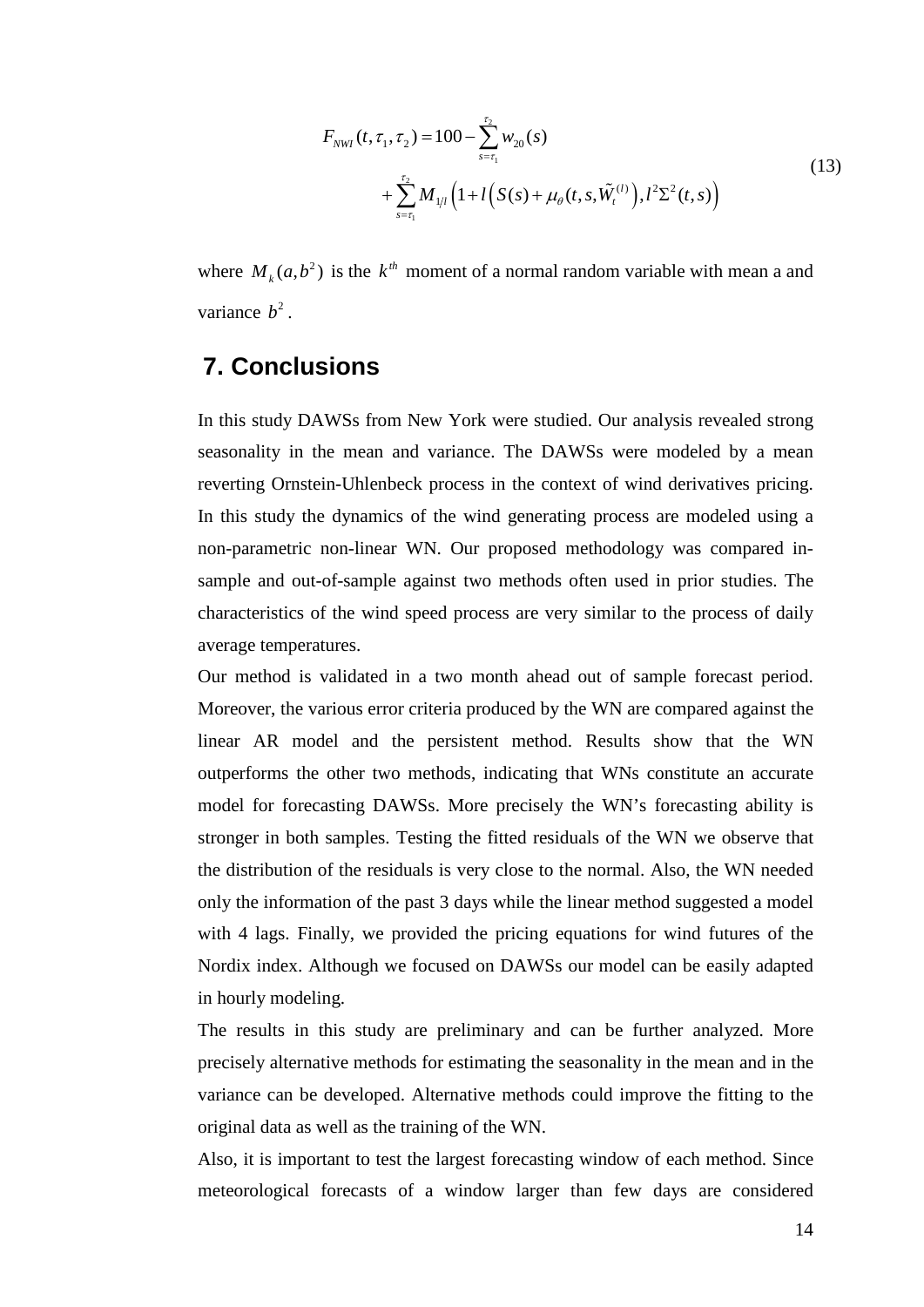inaccurate this analysis will suggest the best model according to the desired forecasting interval.

Finally, a large scale comparison must be conducted. Testing the proposed methods as well as more sophisticated models, like general ARFIMA or GARCH, in various meteorological stations will provide a better insight in the dynamics of the DAWS as well as in the predictive ability of each method.

#### **References**

- Ailliot, P., Monbet, V., & Prevosto, M. (2006). An autoregressive model with time-varying coefficients for wind fields. *Envirometrics, 17*, 107-117.
- Alexandridis, A. (2010). *Modelling and Pricing Temperature Derivatives Using Wavelet Networks and Wavelet Analysis*. University of Macedonia, Thessaloniki, Greece.
- Alexiadis, M. C., Dokopoulos, P. S., Sahsamanoglou, H. S., & Manousaridis, I. M. (1998). Shortterm forecasting of wind speed and related electrical power *Solar Energy, 63*(1), 61-68.
- Barbounis, T. G., Theocharis, J. B., Alexiadis, M. C., & Dokopoulos, P. S. (2006). Long-term wind speed and power forecasting using local recurrent neural network models. *Energy Conversion, IEEE Transactions on, 21*(1), 273-284.
- Benth, F. E., Hardle, W. K., & Lopez Cabrera, B. (2009). Pricing of Asian temperature risk. *SFB649 Working Paper*. Berlin: Humboldt-Universitat zu Berlin.
- Benth, F. E., & Saltyte-Benth, J. (2005). Stochastic Modelling of Temperature Variations With a View Towards Weather Derivatives. *Applied Mathematical Finance, 12*(1), 53-85.
- Benth, F. E., & Saltyte-Benth, J. (2007). The volatility of temperature and pricing of weather derivatives. *Quantitative Finance, 7*(5), 553-561.
- Benth, F. E., & Saltyte-Benth, J. (2009). Dynamic Pricing of Wind Futures. *Energy Economics, 31*, 16-24.
- Benth, F. E., Saltyte-Benth, J., & Koekebakker, S. (2007). Putting a price on temperature. *Scandinavian Journal of Statistics,, 34*, 746-767.
- Benth, J. r. a., & Benth, F. E. (2010). Analysis and modelling of wind speed in New York. *Journal of Applied Statistics, 37*(6), 893 - 909.
- Beyer, H. G., Degner, T., Hausmann, J., Hoffmann, M., & Rujan, P. Short-term prediction of wind speed and power outputof a wind turbine with neural netwroks. In *2nd European Congress on Intelligent Techniques and Soft Computing, Aachen, Germany, 20-23 September 1994*
- Billinton, R., Chen, H., & Ghajar, R. (1996). Time-series Models for Reliability Evaluation of Power Systems Including Wind Energy. *Microelectronics and Reliability, 36*(9), 1253- 1261.
- Brett, A. C., & Tuller, S. E. (1991). The Autocorrelation of Hourly Wind Speed Observations. *Journal of Applied Meteorology, 30*(6), 823-833, doi:doi:10.1175/1520- 0450(1991)030<0823:TAOHWS>2.0.CO;2.
- Brockwell, P. J., & Marquardt, T. (2005). Levy-driven and fractionality integrated ARMA process with continuous time parameter. *Statistica Sinica, 15*, 477-494.
- Brown, B. G., Katz, R. W., & Murphy, A. H. (1984). Time-series models to simulate and forecast wind speed and wind power, . *Journal of Climate and Applied Meteorology, 23*, 1184- 1195.
- Caporin, M., & Pres, J. (2010). Modelling and forecasting wind speed intensity for weather risk management. *Computational Statistics & Data Analysis*, doi:doi:10.1016/j.csda.2010.06.019.
- Castino, F., Festa, R., & Ratto, C. F. (1998). Stochastic modelling of wind velocities time-series. *Journal of Wind Engineering and Industrial Aerodynamics, 74-76*, 141-151.
- Celik, A. N. (2004). A statistical analysis of wind power density based on the Weibull and Rayleigh models at the southern region of Turkey. *Renewable Energy, 29*(4), 593-604, doi:10.1016/j.renene.2003.07.002.
- Challis, S. (1999). Bright Forecast for Profits. *Reactions, June edition*.
- CME (2005). An Introduction to CME Weather Products.

[http://www.cme.com/edu/res/bro/cmeweather.](http://www.cme.com/edu/res/bro/cmeweather) Accessed January 2007.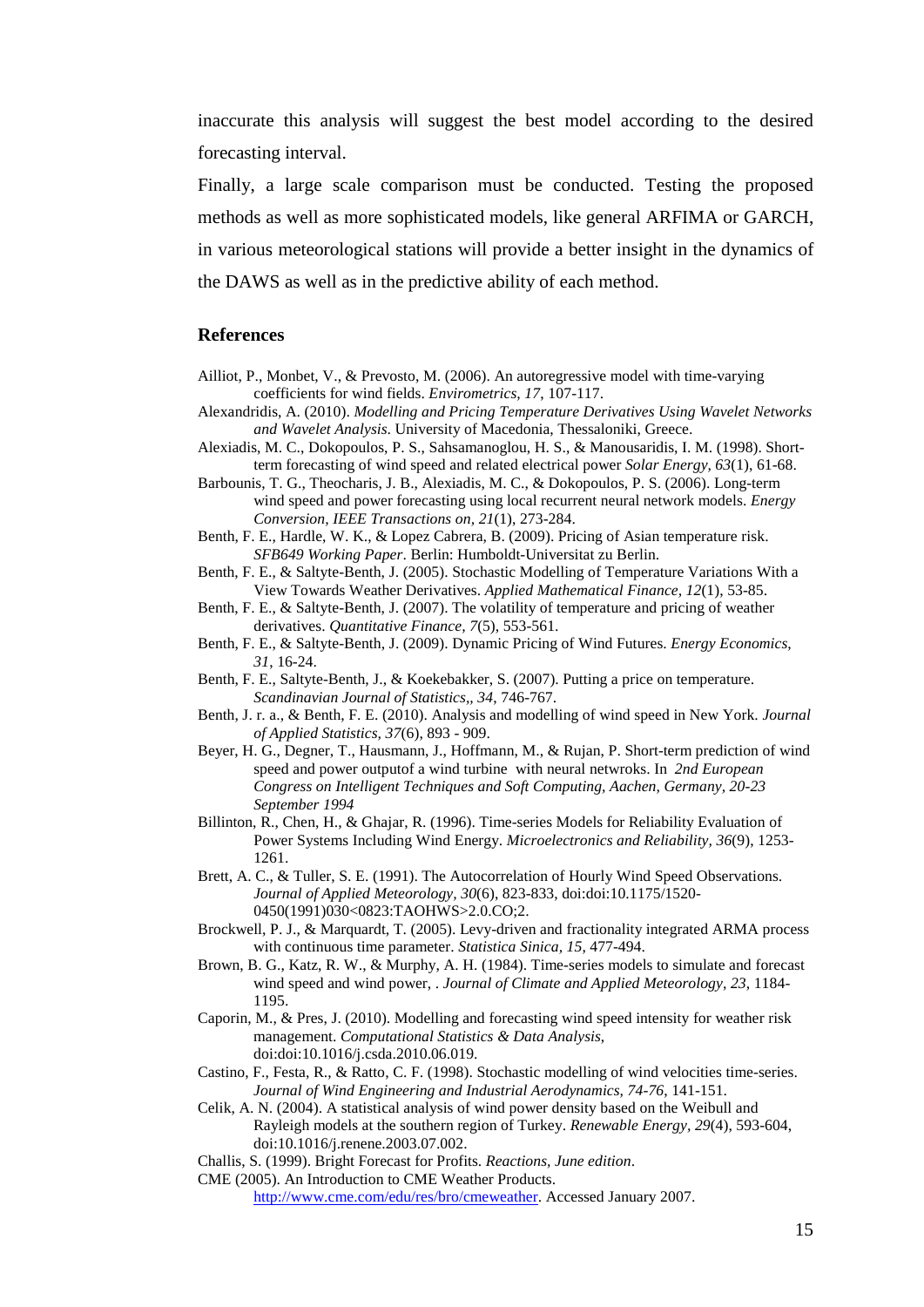- Cripps, E., Nott, D., Dunsmuir, W. T. M., & Wikle, C. (2005). Space-Time Modelling of Sydney Harbour Winds. *Australian & New Zealand Journal of Statistics, 47*(1), 3-17, doi:10.1111/j.1467-842X.2005.00368.x.
- Daniel, A. R., & Chen, A. A. (1991). Stochastic simulation and forecasting of hourly average wind speed sequences in Jamaica. *Solar Energy, 46*(1), 1-11.
- Dorvlo, A. S. S. (2002). Estimating wind speed distribution. *Energy Conversion and Management, 43*(17), 2311-2318, doi:Doi: 10.1016/s0196-8904(01)00182-0.
- Garcia, A., Torres, J. L., Prieto, E., & de Francisco, A. (1998). Fitting wind speed distributions: a case study. *Solar Energy, 62*(2), 139-144, doi:Doi: 10.1016/s0038-092x(97)00116-3.
- Hanley, M. (1999). Hedging the Force of Nature. *Risk Professional, 1*, 21-25.
- Haslett, J., & Raftery, A. E. (1989). Space-Time Modelling with Long-Memory Dependence: Assessing Ireland's Wind Power Resource. *Journal of the Royal Statistical Society. Series C (Applied Statistics), 38*(1), 1-50.
- Huang, Z., & Chalabi, Z. S. (1995). Use of time-series analysis to model and forecast wind speed. *Journal of Wind Engineering and Industrial Aerodynamics, 56*, 311-322.
- Jaramillo, O. A., & Borja, M. A. (2004). Wind speed analysis in La Ventosa, Mexico: a bimodal probability distribution case. *Renewable Energy, 29*(10), 1613-1630, doi:DOI: 10.1016/j.renene.2004.02.001.
- Jewson, S., Brix, A., & Ziehmann, C. (2005). *Weather Derivative Valuation: The Meteorological, Statistical, Financial and Mathematical Foundations*. Cambridge, UK: Campbridge University Press.
- Justus, C. G., Hargraves, W. R., Mikhail, A., & Graber, D. (1978). Methods for estimating wind speed frequency distributions. *Journal Name: J. Appl. Meteorol.; (United States); Journal Volume: 17:3*, Medium: X; Size: Pages: 350-385.
- Kamal, L., & Jafri, Y. Z. (1997). Time-series models to simulate and forecast hourly averaged wind speed in Quetta, Pakistan. *Solar Energy, 61*(1), 23-32.
- Kavak Akpinar, E., & Akpinar, S. (2005). A statistical analysis of wind speed data used in installation of wind energy conversion systems. *Energy Conversion and Management, 46*(4), 515-532, doi:DOI: 10.1016/j.enconman.2004.05.002.
- Kavasseri, R. G., & Seetharaman, K. (2009). Day-ahead wind speed forecasting using f-ARIMA models. *Renewable Energy, 34*(5), 1388-1393, doi:DOI: 10.1016/j.renene.2008.09.006.
- Lei, M., Shiyan, L., Chuanwen, J., Hongling, L., & Yan, Z. (2009). A review on the forecasting of wind speed and generated power. *Renewable and Sustainable Energy Reviews, 13*(4), 915-920, doi:DOI: 10.1016/j.rser.2008.02.002.
- Martin, M., Cremades, L. V., & Santabarbara, J. M. (1999). Analysis and modelling of time-series of surface wind speed and direction. *International Journal of Climatology, 19*, 197-209.
- Mohandes, M. A., Halawani, T. O., Rehman, S., & Hussain, A. A. (2004). Support vector machines for wind speed prediction. *Renewable Energy, 29*(6), 939-947, doi:DOI: 10.1016/j.renene.2003.11.009.
- Mohandes, M. A., Rehman, S., & Halawani, T. O. (1998). A neural networks approach for wind speed prediction. *Renewable Energy, 13*(3), 345-354, doi:Doi: 10.1016/s0960- 1481(98)00001-9.
- Moody, J. E., & Utans, J. (1992). Principled Architecture Selection for Neural Networks: Applications to Corporate Bond Rating Prediction. In A. P. Refenes (Ed.), *Neural Networks in the Capital Markets*: John Wiley & Sons.
- <span id="page-16-0"></span>More, A., & Deo, M. C. (2003). Forecasting wind with neural networks. *Marine Structures, 16*, 35-49.
- Nfaoui, H., Buret, J., & Sayigh, A. A. M. (1996). Stochastic simulation of hourly average wind speed sequences in Tangiers (Morocco). *Solar Energy, 56*(3), 301-314, doi:Doi: 10.1016/0038-092x(95)00103-x.
- Nielsen, T. S., Madsen, H., Nielsen, H. A., Pinson, P., Kariniotakis, G., Siebert, N., et al. (2006). *Short-term Wind Power Forecasting Using Advanced Statistical Methods.* Paper presented at the The European Wind Energy Conference, EWEC, Athens, Greece,
- Pinson, P., & Kariniotakis, G. N. Wind power forecasting using fuzzy neural networks enhanced with on-line prediction risk assessment. In *Power Tech Conference Proceedings, 2003 IEEE Bologna, 23-26 June 2003 2003* (Vol. 2, pp. 8 pp. Vol.2)
- Rehman, S., & Halawani, T. O. (1994). Statistical characteristics of wind in Saudi Arabia. *Renewable Energy, 4*(8), 949-956, doi:Doi: 10.1016/0960-1481(94)90229-1.
- Sfetsos, A. (2000). A comaprison of various forecasting techniques applied to mean hourly wind speed time-series. *Renewable Energy, 21*, 23-35.
- <span id="page-16-1"></span>Sfetsos, A. (2002). A novel approach for the forecasting of mean hourly wind speed time series. *Renewable Energy, 27*, 163-174.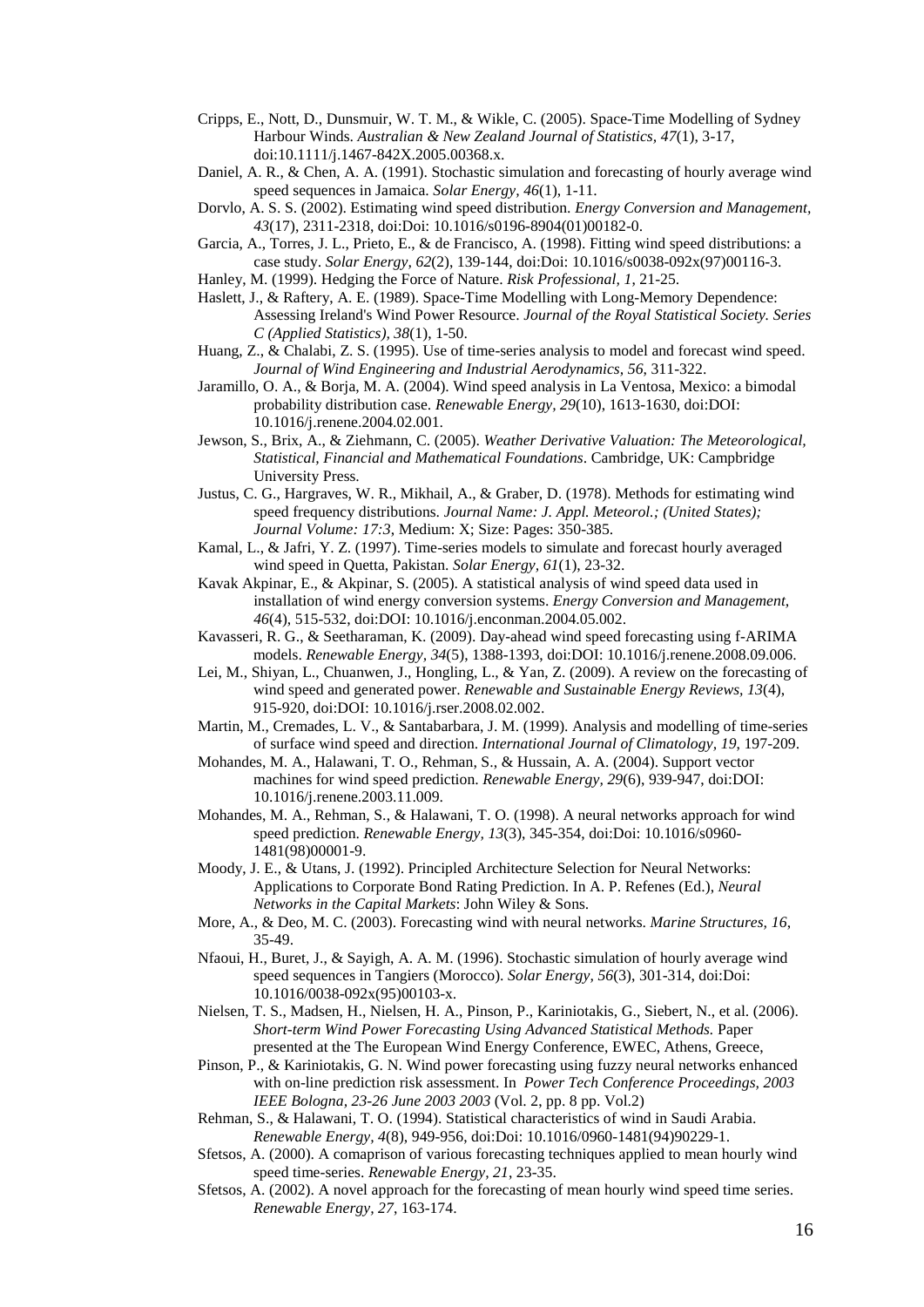- Tol, R. S. J. (1997). Autoregressive Conditional Heteroscedasticity in Daily Wind Speed Measurements. *Theoretical and Applied Climatology, 56*, 113-122.
- Tolman, H. L., & Booij, N. (1998). Modeling wind waves using wavenumber-direction spectra and a variable wavenumber grid. *The Global Atmosphere and Ocean System, 6*, 295-309.
- Torres, J. L., Garcia, A., De Blas, M., & De Francisco, A. (2005). Forecast of hourly average wind speed with ARMA models in Navarre (Spain). *Solar Energy, 79*, 65-77.
- Tuller, S. E., & Brett, A. C. (1984). The Characteristics of Wind Velocity that Favor the Fitting of a Weibull Distribution in Wind Speed Analysis. *Journal of Climate and Applied Meteorology, 23*(1), 124-134.
- WRMA (2010). Weather derivatives volume plummets.
- [www.wrma.org/pdf/weatherderivativesvolumeplummets.pdf.](http://www.wrma.org/pdf/weatherderivativesvolumeplummets.pdf) Accessed January 2010. Xu, W., Odening, M., & Musshof, O. (2008). Indifference Pricing of Weather Derivatives.
- <span id="page-17-0"></span>*American Journal of Agricultural Economics, 90*(4), 979-993.
- Yamada, Y. Simultaneous optimization for wind derivatives based on prediction errors. In *Americal Control Conference, Washington, USA, June 11-13, 2008* (pp. 350-355)
- Zapranis, A., & Alexandridis, A. (2008). Modelling Temperature Time Dependent Speed of Mean Reversion in the Context of Weather Derivetive Pricing. *Applied Mathematical Finance, 15*(4), 355 - 386.
- Zapranis, A., & Alexandridis, A. (2009). Weather Derivatives Pricing: Modelling the Seasonal Residuals Variance of an Ornstein-Uhlenbeck Temperature Process With Neural Networks. *Neurocomputing, 73*, 37-48.
- Zapranis, A., & Alexandridis, A. (2010). Modeling and forecasting cumulative average temperature and heating degree day indices for weather derivative pricing. *Neural Computing & Applications*, 1-15, doi:10.1007/s00521-010-0494-1.
- Zapranis, A., & Refenes, A. P. (1999). *Principles of Neural Model Indentification, Selection and Adequacy: With Applications to Financial Econometrics*: Springer-Verlag.

<span id="page-17-1"></span>

<span id="page-17-2"></span>**Fig. 1** Daily Average Wind Speed for New York



<span id="page-17-3"></span>**Fig. 2** Histogram of the (a) original and (b) Box-Cox transformed data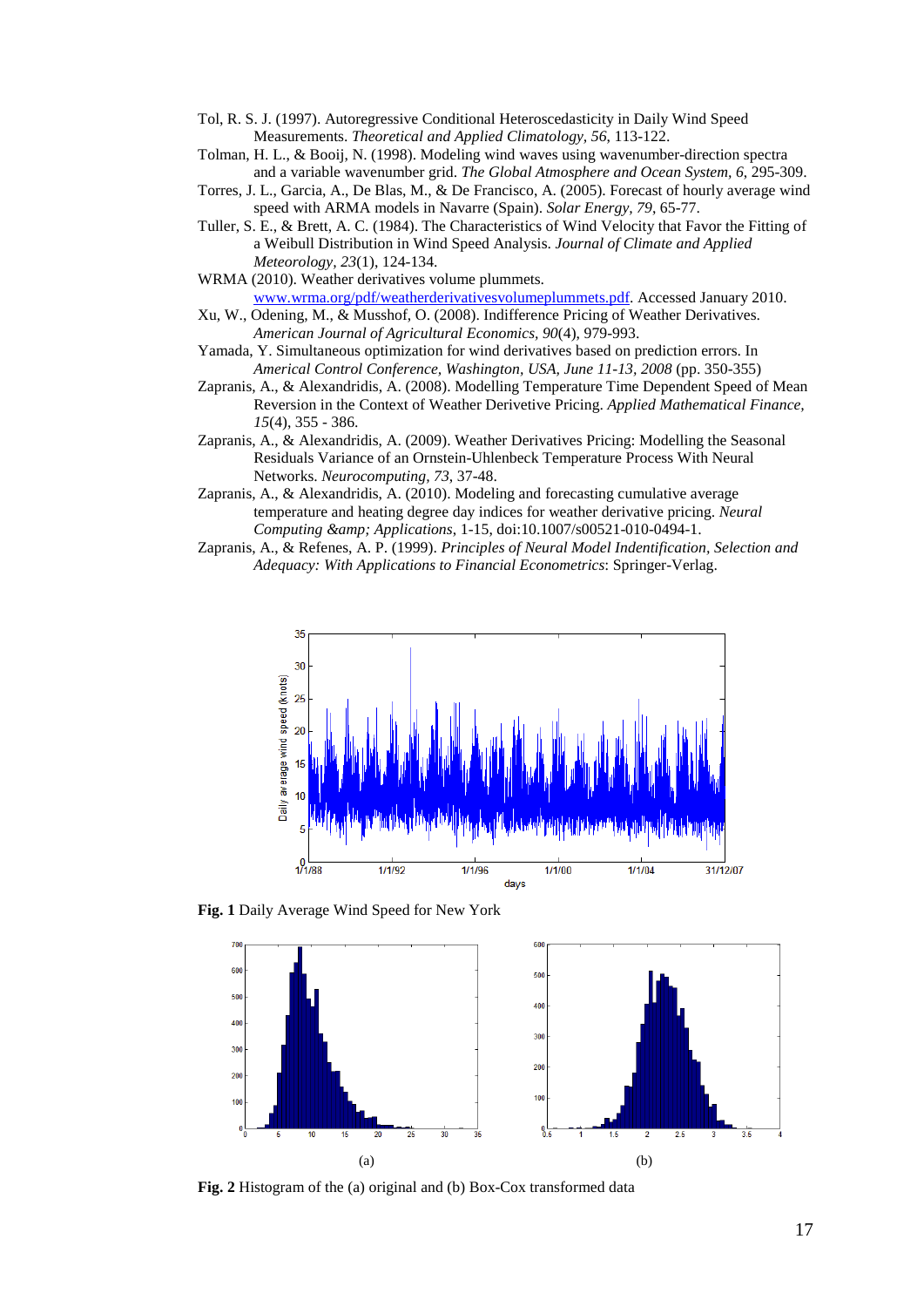

<span id="page-18-0"></span>after removing the seasonal mean



<span id="page-18-1"></span>**Fig. 4** The Partial Autocorrelation Function of the de-trended and de-seasonalized DAWS in New York



**Fig. 5** Autocorrelation function of the residuals of (a) the linear model and (b) the WN



<span id="page-18-2"></span>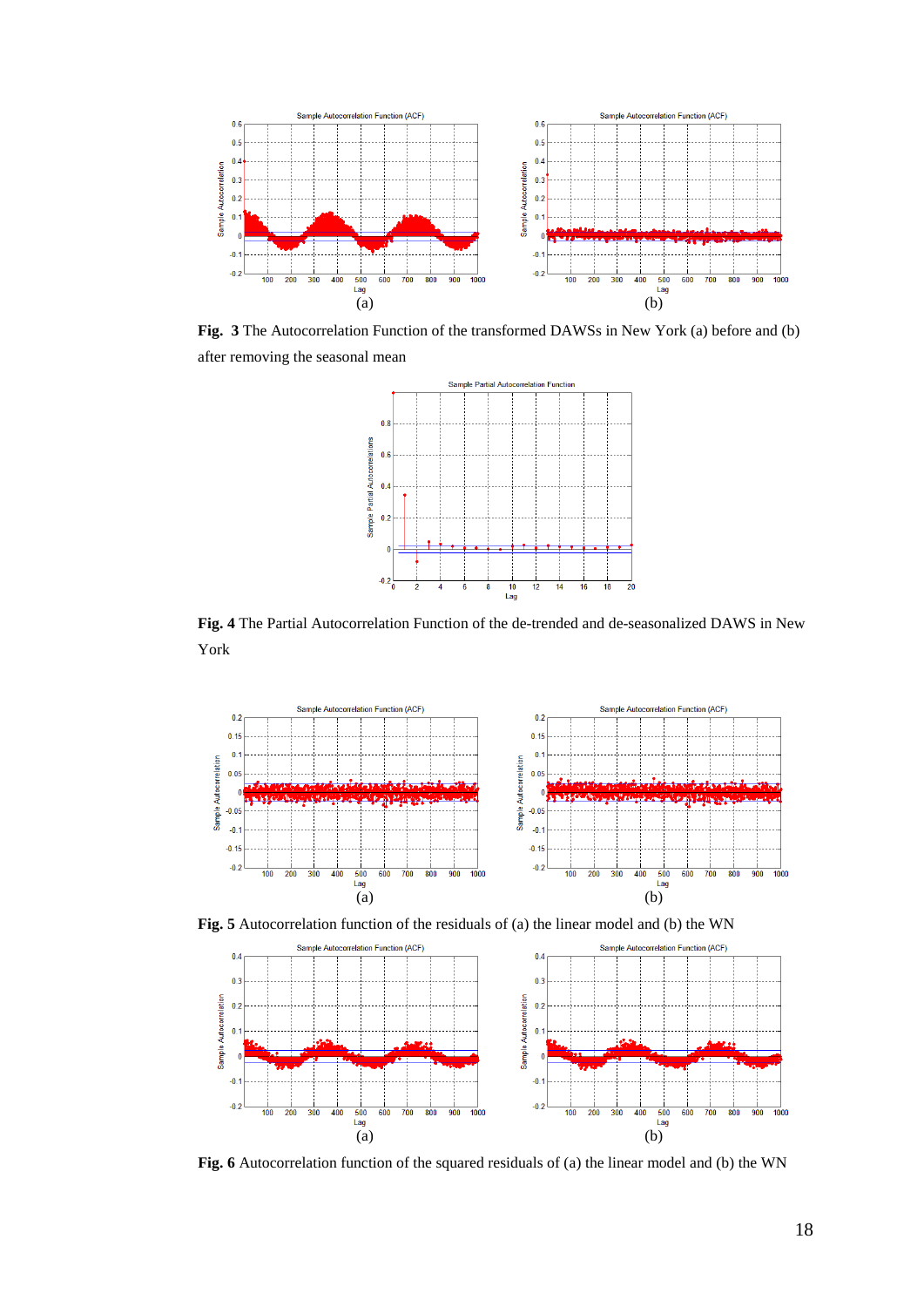

**Fig. 7** Empirical and fitted seasonal variance of (a) the linear model and (b) the WN



**Fig. 8** Empirical and fitted Normal distribution of the final residuals of the WN



<span id="page-19-1"></span><span id="page-19-0"></span>**Fig. 9** Structure of a Wavelet Network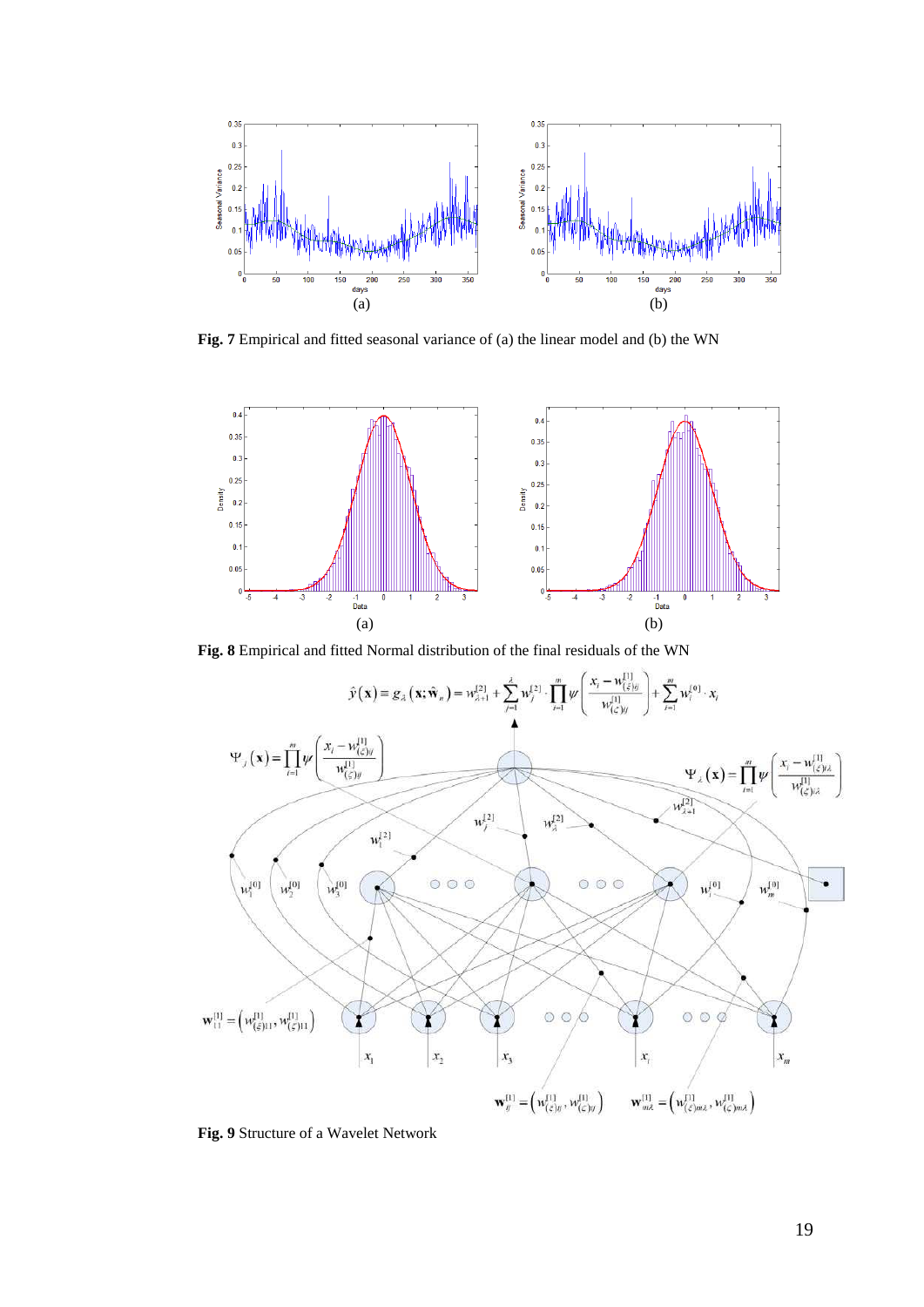<span id="page-20-3"></span><span id="page-20-2"></span><span id="page-20-1"></span><span id="page-20-0"></span>

<span id="page-20-6"></span><span id="page-20-5"></span><span id="page-20-4"></span>**Fig. 10** Model and Variable Selection Algorith

Table 1. Descriptive statistics of the wind speed in New York.

|             | Mean | Median |     |               | Max Min StdDev. | Skew | Kurt | J-B          | <i>p</i> -value |  |
|-------------|------|--------|-----|---------------|-----------------|------|------|--------------|-----------------|--|
| Original    | 9.91 | 9.3    |     | 32.8 1.8 3.38 |                 | 0.96 |      | 4.24 1595.41 |                 |  |
| Transformed | 2.28 |        | 3.6 |               | $0.6$ 0.34      | 0.00 | 3.04 | 0.51         |                 |  |

J-B=Jarque-Bera statistic

*p*-value=*p*-values of the J-B statistic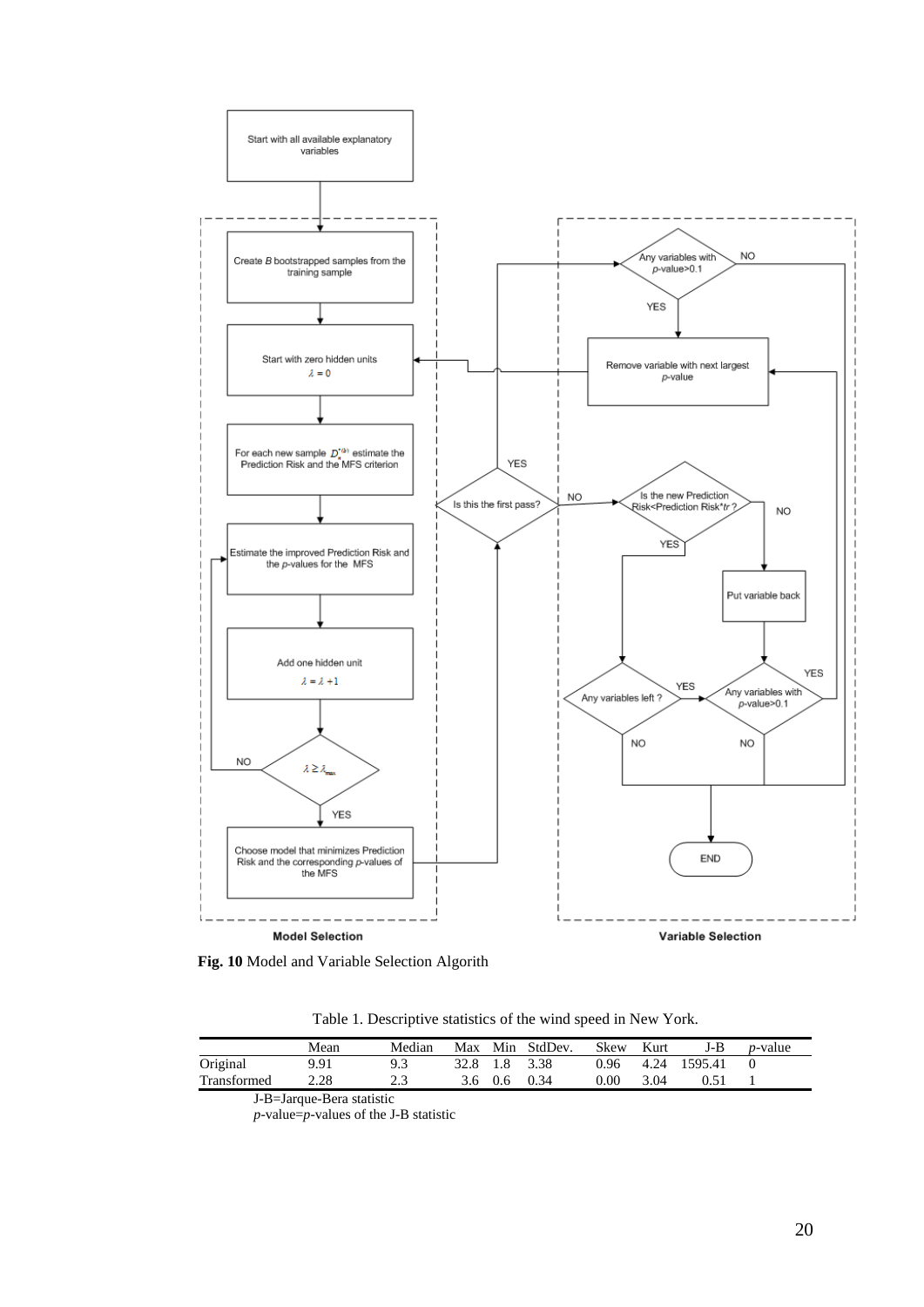<span id="page-21-0"></span>Table 2. Estimated parameters of the seasonal component.

| 2.3632 | $-0.000024$ |  | 0.0144 827.81 0.1537 28.9350 |
|--------|-------------|--|------------------------------|

| Table 3. Estimated parameters of the linear AR(4) model. |        |           |        |        |
|----------------------------------------------------------|--------|-----------|--------|--------|
| Parameter                                                | AR(1)  | AR(2)     | AR(3)  | AR(4)  |
| Value                                                    | 0.3617 | $-0.0999$ | 0.0274 | 0.0216 |
| $p$ -value                                               | 0.0000 | 0.0000    | 0.0279 | 0.0657 |

Table 4. Estimated parameters of the seasonal variance in the case of the linear model.

| $0.0932$ $0.000032$ $-0.0041$ $0.0015$ $-0.0028$ $0.0358$ $-0.0025$ $-0.0048$ $-0.0054$ |  |  |  |  |
|-----------------------------------------------------------------------------------------|--|--|--|--|

|  |  |  |  |  | Table 5. Descriptive statistics of the residuals for the linear $AR(4)$ model.                                                            |  |
|--|--|--|--|--|-------------------------------------------------------------------------------------------------------------------------------------------|--|
|  |  |  |  |  | $U_{\alpha\alpha}$ Moon $\mathfrak{C}^*$ Doy Moy Min $\mathfrak{C}^*$ low $U_{\alpha\alpha}$ ID a volvo $V\mathfrak{C}$ a volvo IDO a vol |  |

|  |                            |  |  |                                                                       |  | Var Mean St.Dev Max Min Skew Kur. JB p-value KS p-value LBO p-value |
|--|----------------------------|--|--|-----------------------------------------------------------------------|--|---------------------------------------------------------------------|
|  |                            |  |  | noise 0 1 3.32 -5.03 -0.09 3.03 10.097 0.007 1.033 0.2349 8.383 0.989 |  |                                                                     |
|  | St.Dev.=Standard Deviation |  |  |                                                                       |  |                                                                     |

JB=Jarque-Bera statistic

KS=Komogorov-Smirnov statistic

LBQ= Ljung-Box Q-statistic

Table 6. Variable selection with backward elimination in New York.

<span id="page-21-1"></span>

| Step | Variable to  |                          | Variable to Variables in | Hidden Units | n/p   |        | Empirical Prediction |
|------|--------------|--------------------------|--------------------------|--------------|-------|--------|----------------------|
|      | remove (lag) | enter (lag)              | model                    | (Parameters) | Ratio | Loss   | Risk                 |
|      |              |                          |                          | 1(23)        | 317.4 | 0.0467 | 0.0938               |
|      |              | $\overline{\phantom{a}}$ | n                        | 1(20)        | 365.0 | 0.0467 | 0.0940               |
|      |              |                          |                          | 1(17)        | 429.4 | 0.0467 | 0.0932               |
|      |              |                          |                          | 2(23)        | 317.4 | 0.0467 | 0.0938               |
|      |              | $\overline{\phantom{a}}$ |                          | 2(18)        | 405.6 | 0.0468 | 0.0937               |

The algorithm concluded in 4 steps. In each step the following are presented: which variable is removed, the number of hidden units for the particular set of input variables and the parameters used in the wavelet network, the ratio between the parameters and the training patterns, the empirical loss and the prediction risk.

Table 7. Estimated parameters of the seasonal variance in the case of the WN.

| $0.0935 - 0.000020 - 0.0034 - 0.0014 - 0.0026 - 0.0353 - 0.0016 - 0.042 - 0.0052$ |  |  |  |  |
|-----------------------------------------------------------------------------------|--|--|--|--|

Table 8. Descriptive statistics of the residuals for the WN model.

|         |  |  |  |  |                                                               | Var Mean St. Dev Max Min Skew Kur. JB $p$ -value KS $p$ -value LBQ $p$ -value |
|---------|--|--|--|--|---------------------------------------------------------------|-------------------------------------------------------------------------------|
| noise 0 |  |  |  |  | 1 3.32 -4.91 -0.08 3.04 8.84 0.0043 0.927 0.3544 13.437 0.858 |                                                                               |

St.Dev.=Standard Deviation

JB=Jarque-Bera statistic

KS=Komogorov-Smirnov statistic

LBQ= Ljung-Box Q-statistic